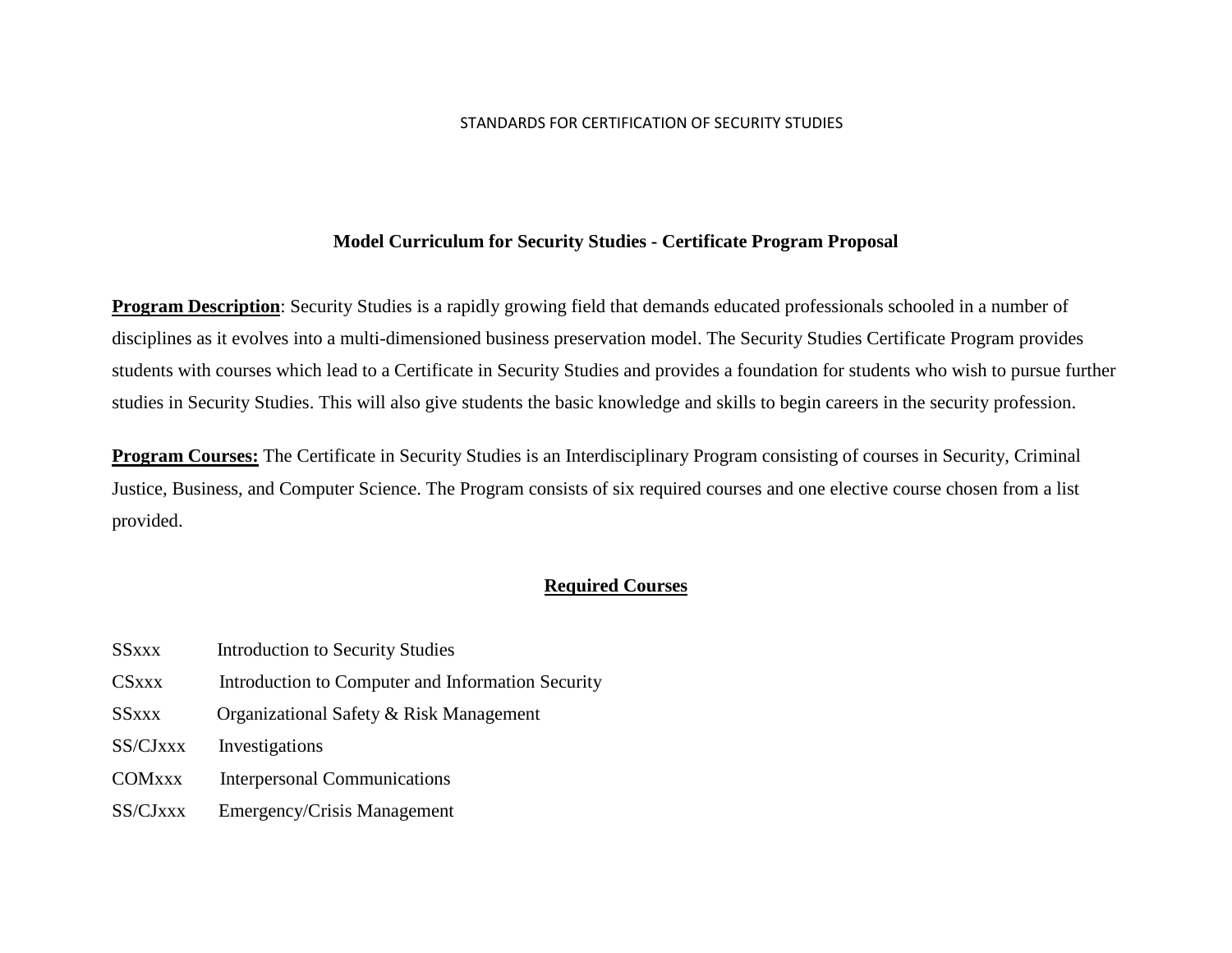#### **Electives – Choose one (1)**

## **See listing Model Curriculum for Security Studies - Two Year Program Proposal**

**Program Description**: Security Studies is a rapidly growing field that demands educated professionals schooled in a number of disciplines as it evolves into a multi-dimensioned business preservation model. The Security Studies major provides students with courses which lead to an Associates of Science Degree and provides a foundation for the Bachelor's in Science Degree in Security Studies as well as employment in the security profession.

This Program will emphasize both the academic and the practical as it prepares students for the challenges in protecting people and the assets of organizations from the threats, both inside and outside of the organization. Students will develop the academic skills necessary to think critically about all aspects of Security Studies as well as the practical skills required to function in the global security environment.

#### **Program Courses:**

The Associate's in Security Studies is an Interdisciplinary Program consisting of courses in Security Studies, Criminal Justice, Business, and Computer Science.

This is based on a standard two year 60 credit curriculum. Note that different institutions will have different models and required credit hours for their General Education/Liberal Arts requirements. All classes are assumed to be three credit courses.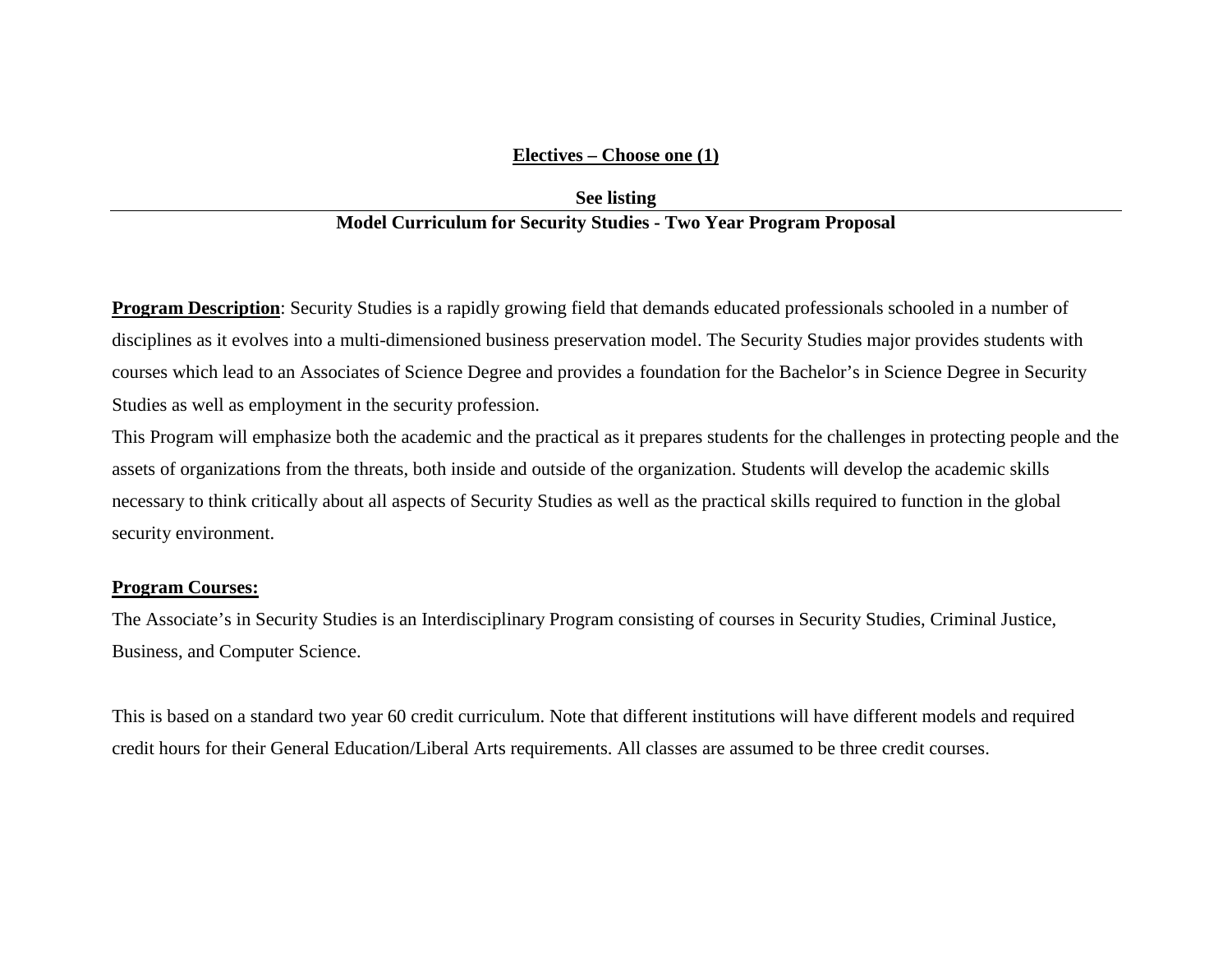This model assumes a 30 Credit Program with 21 required credits (7 classes) and 9 elective credits (3 classes). The remaining 30 credits would be made up of an institution's General Education and Liberal Arts requirements, other school requirements, and free electives.

Course numbers below are suggestions; schools may use numbers as per their institutional policy. Additionally, an SS prefix may be used and cross listed with the corresponding discipline.

## **Required Courses – 21 Credits**

- SSxxx Introduction to Security Studies CSxxx Introduction to Computer and Information Security SSxxx Organizational Safety & Risk Management SS/CJxxx Investigations COMxxx Interpersonal Communications SS/CJxxx Emergency/Crisis Management
- CJxxx Introduction to Criminal Justice

#### **Electives – 9 Credits**

**See listing - here are the ones we have recommended, each school would use from the list or seek their own elective list.**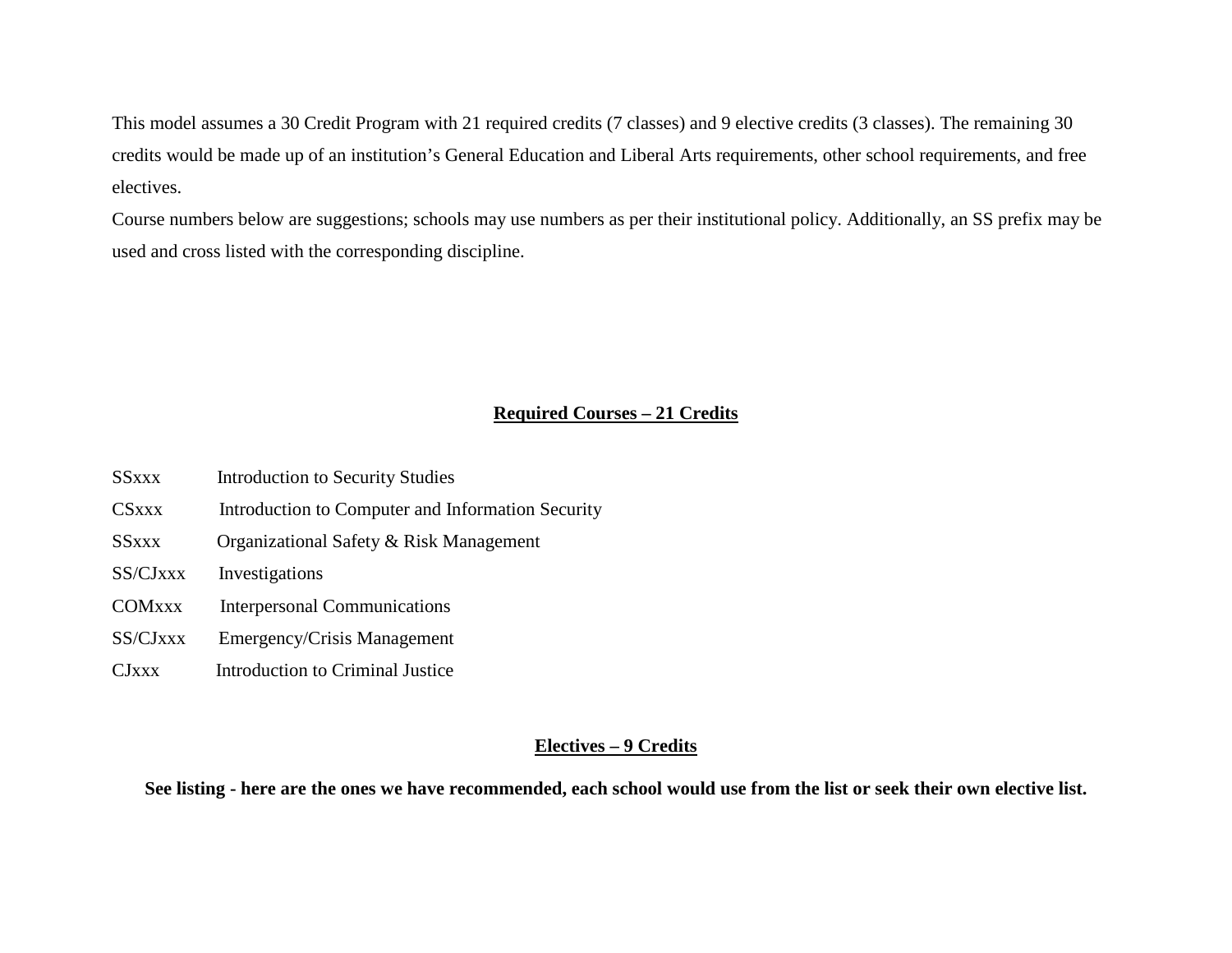#### **\*Ethics = core requirement or elective depending on the institution (either CJ or Business ethics)**

## **Model Curriculum for Security Studies - Four Year Program Proposal**

**Program Description**: Security Studies is a rapidly growing field that demands educated professionals schooled in a number of disciplines as it evolves into a multi-dimensioned business preservation model. The Security Studies major provides students with courses which lead to a Bachelor of Science Degree and provides a foundation for employment in the security profession. This Program will emphasize both the academic and the practical as it prepares students for the challenges in protecting people and the assets of organizations from the threats, both inside and outside of the organization. Students will develop the academic skills necessary to think critically about all aspects of Security Studies as well as the practical skills required to function in the global security environment.

#### **Program Courses:**

The Bachelor's in Security Studies is an Interdisciplinary Program consisting of courses in Security Studies, Criminal Justice, Business, and Computer Science.

This is based on a standard four year 120 credit curriculum. Note that different institutions will have different models and required credit hours for their General Education/Liberal Arts requirements. All classes are assumed to be three credit courses.

This model assumes a 54 Credit Program with 39 required credits (13 classes) and 15 elective credits (5 classes). The remaining 66 credits would be made up of an institution's General Education and Liberal Arts requirements, other school requirements, and free electives.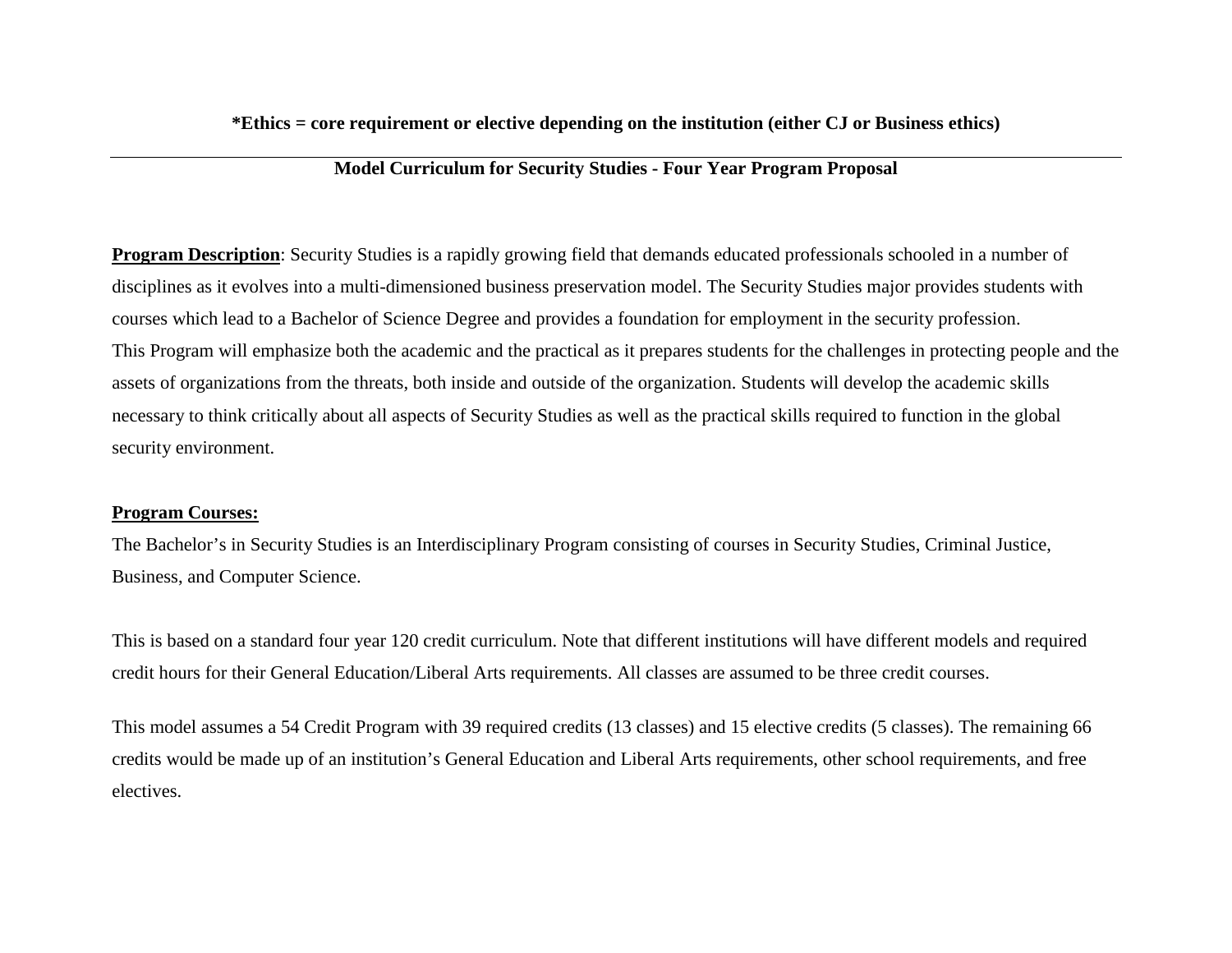Course numbers below are suggestions; schools may use numbers as per their institutional policy. Additionally, an SS prefix may be used and cross listed with the corresponding discipline. (Note: the required math for the security studies program is the general education program should be the Statistics class).

#### **Required Courses – 39 Credits**

# *Criminal Justice* **Business** CJxxx Introduction to Criminal Justice CJxxx Basic Research Methods Bus xxx Business Ethics COMxxx Interpersonal Communications

### **Security Studies or Interdisciplinary**

- SSxxx or SS/CJ Introduction to Security Studies
- SS/CJxxx Security Intelligence Analysis
- SS/CJxxx Emergency/Crisis Management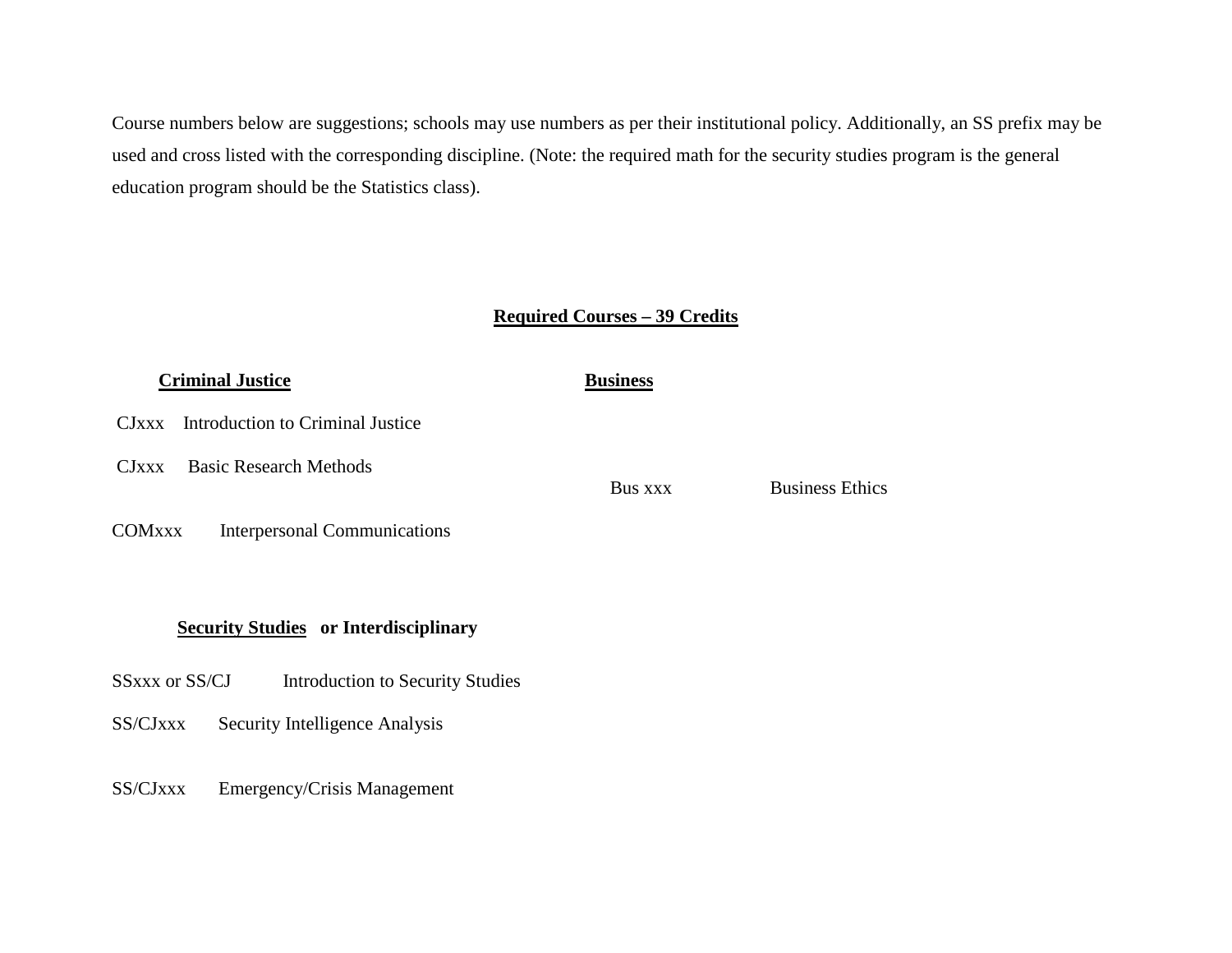| CJ/SSxxx                | <b>Security Law</b>                                              |
|-------------------------|------------------------------------------------------------------|
| CJ/SSxxx                | Investigations                                                   |
| SS/Busxxx               | Organizational Safety & Risk Management                          |
| SS/ Bus/XXX             | Security Management/Administration or BUSXXX Business Management |
| SS/CJ/Busxxx            | Capstone                                                         |
| <b>Computer Science</b> |                                                                  |

CSxxx Introduction to Computer and Information Security

## **Electives – 15 credits**

 **See listing - here are the ones we have recommended, each school would use from the list or seek their own elective list.**

**END**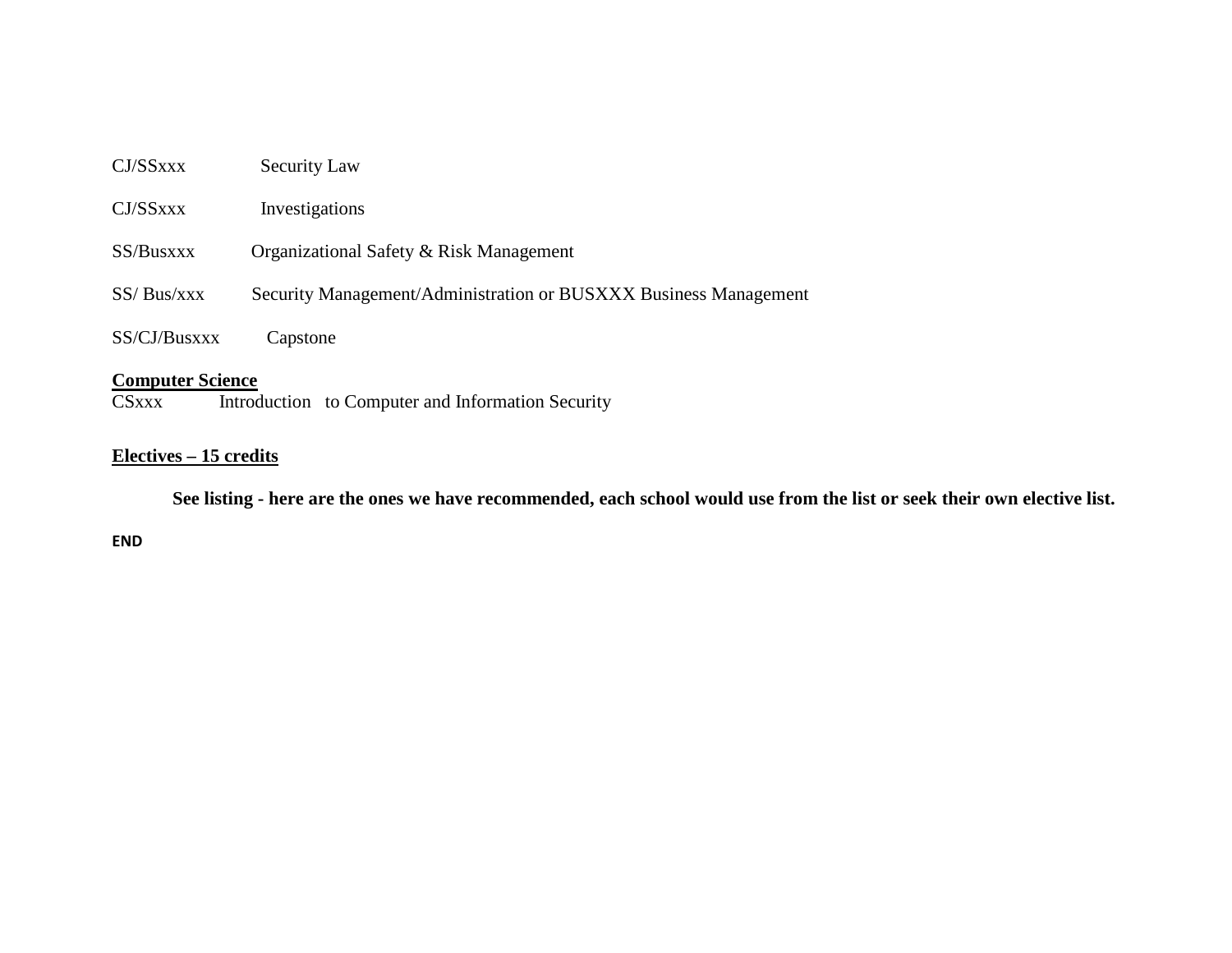|                                                                 |               |                                                                                                                                                                                                                                                                                                                                                                                                                                                                                                                                                                                                                                                                                    |                                                                                                                                                                                                                                                                                                                                                                                                              | <b>ASIS/DOL</b>                                                                                                                                                                                                                                                                                                                                  |
|-----------------------------------------------------------------|---------------|------------------------------------------------------------------------------------------------------------------------------------------------------------------------------------------------------------------------------------------------------------------------------------------------------------------------------------------------------------------------------------------------------------------------------------------------------------------------------------------------------------------------------------------------------------------------------------------------------------------------------------------------------------------------------------|--------------------------------------------------------------------------------------------------------------------------------------------------------------------------------------------------------------------------------------------------------------------------------------------------------------------------------------------------------------------------------------------------------------|--------------------------------------------------------------------------------------------------------------------------------------------------------------------------------------------------------------------------------------------------------------------------------------------------------------------------------------------------|
|                                                                 |               |                                                                                                                                                                                                                                                                                                                                                                                                                                                                                                                                                                                                                                                                                    | <b>Learning Outcomes Competencies</b>                                                                                                                                                                                                                                                                                                                                                                        |                                                                                                                                                                                                                                                                                                                                                  |
|                                                                 | <b>Credit</b> |                                                                                                                                                                                                                                                                                                                                                                                                                                                                                                                                                                                                                                                                                    |                                                                                                                                                                                                                                                                                                                                                                                                              |                                                                                                                                                                                                                                                                                                                                                  |
|                                                                 | hours         | <b>Description</b>                                                                                                                                                                                                                                                                                                                                                                                                                                                                                                                                                                                                                                                                 |                                                                                                                                                                                                                                                                                                                                                                                                              |                                                                                                                                                                                                                                                                                                                                                  |
| <b>SS</b><br>/CJxxx - Introduction to<br>Security Studies       | 3             | The student will learn about the industry<br>background and related law to premise, retail,<br>business, employment, and<br>information/computer security as well as<br>investigation, surveillance, and even homeland<br>security. Throughout, the emphasis is on giving<br>students a clear sense of the numerous career<br>opportunities available in this rapidly expanding<br>field<br>- including real-world insight on how to get a job methodologies of security<br>in private security, concrete information on the<br>skills needed, and succinct overviews of day-to-<br>day job responsibilities.                                                                      | Describe the early<br>development of security.<br>2. Explain the business of<br>security.<br>3. Describe the role of<br>security within organizations.<br>4. Identify the theoretical<br>foundations of security.<br>5. List and explain<br>applied to protect<br>organizations.                                                                                                                             | Tier 1 (Integrity,<br>Professionalism)<br>Tier 2 (Security Fundamentals,<br>Critical Thinking, Reading and<br>Writing, Communication)<br>Tier 3 (Teamwork, Planning<br>and Organizing, Problem<br>Solving and Decision Making)<br>Tier 4 (all items except<br>Globalization and Cultural)<br>Tier 5 (all items except<br>Engineering and Design) |
| CSxxx - Introduction to<br>Computer and Information<br>Security | 3             | This course is designed to give those in the<br>computer and security professions an<br>understanding of the challenges of protecting<br>information assets and the resources<br>available to meet those challenges. An<br>introduction to information/computer<br>security is followed by an examination of the<br>need for security and the legal, ethical, and<br>professional issues faced by professionals in<br>this field. Students will then examine the<br>methodologies within the five stages<br>(Security Analysis, Logical Design, Physical<br>Design, Implementation, and Maintenance<br>and Change) of the development,<br>implementation, and maintenance of a new | Describe the following<br>1.<br>computer crime<br>categories: computer<br>threats and intrusions;<br>financial crimes and fraud: Competencies<br>intellectual property theft;<br>economic espionage; and<br>cyber terrorism.<br>Explain the extent of<br>2.<br>computer crime in society<br>and Identify traditional<br>problems associated with<br>the recognition and<br>prosecution of computer<br>crime. | Tier 1: Personal effectiveness<br>competencies<br>Tier 2: Academic<br>Tier 3: Workplace<br>Competencies<br>Tier 4: Industry-wide technical<br>competencies<br>Tier 5: Industry sector<br>technical competencies                                                                                                                                  |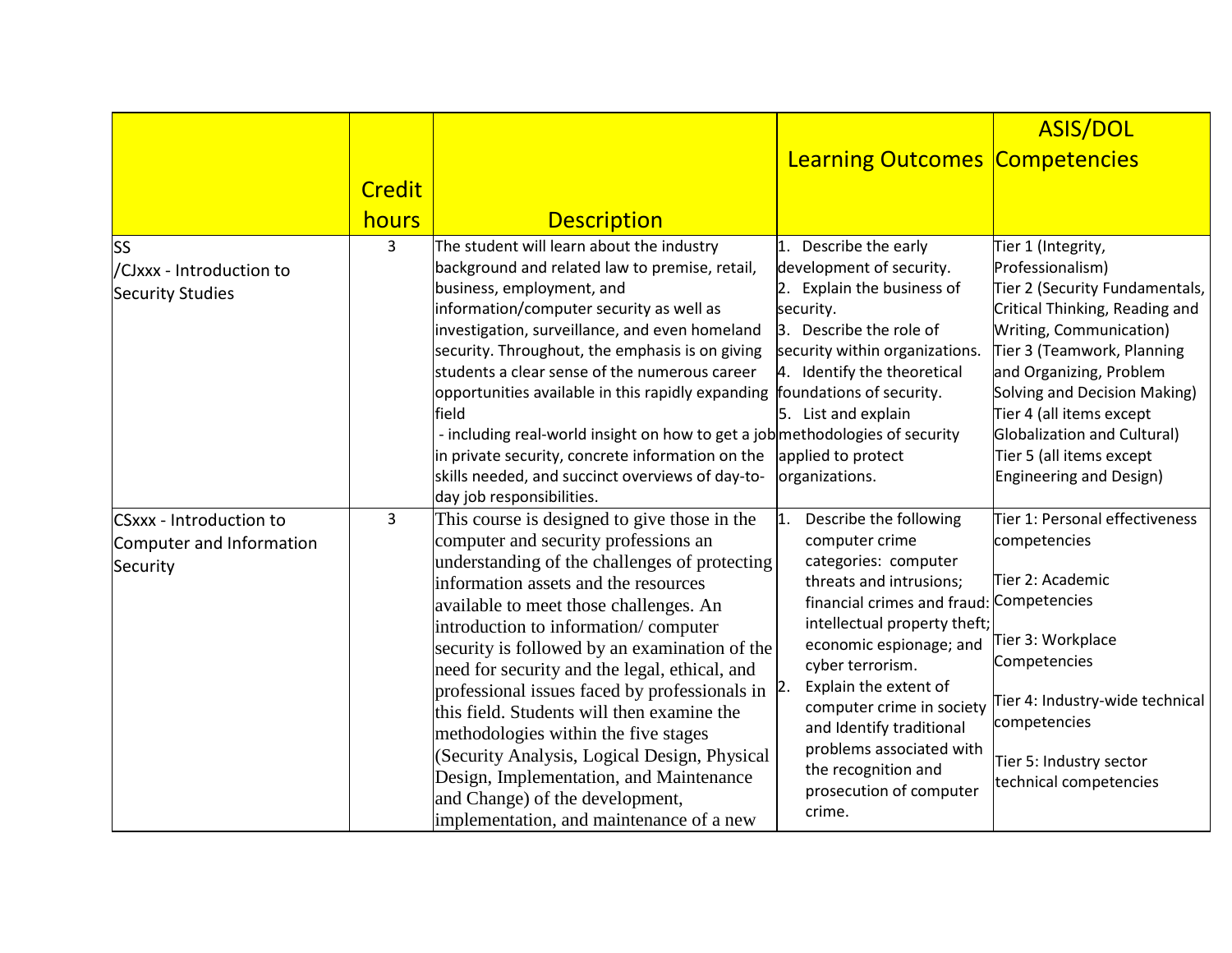|                                  |   | security system within an organization or the 3.                                | Discuss the historical                    |                                                         |
|----------------------------------|---|---------------------------------------------------------------------------------|-------------------------------------------|---------------------------------------------------------|
|                                  |   | improvement of an existing security system.                                     | evolution and emerging                    |                                                         |
|                                  |   |                                                                                 | trends in computer crime.                 |                                                         |
|                                  |   |                                                                                 | Identify various types of<br>4.           |                                                         |
|                                  |   |                                                                                 | electronic evidence, the                  |                                                         |
|                                  |   |                                                                                 | methods used to collect                   |                                                         |
|                                  |   |                                                                                 | and preserve it for the                   |                                                         |
|                                  |   |                                                                                 | introduction into a                       |                                                         |
|                                  |   |                                                                                 | criminal prosecution.                     |                                                         |
|                                  |   |                                                                                 | 5. Demonstrate understanding              |                                                         |
|                                  |   |                                                                                 | of existing technology with               |                                                         |
|                                  |   |                                                                                 | respect to the computer-                  |                                                         |
|                                  |   |                                                                                 | networking environment,                   |                                                         |
|                                  |   |                                                                                 | including hardware and                    |                                                         |
|                                  |   |                                                                                 | software, electronic devices              |                                                         |
|                                  |   |                                                                                 | and media containing                      |                                                         |
|                                  |   |                                                                                 | electronic evidence.                      |                                                         |
| CJ or BUSxxx - Organizational    | 3 | (with sub-sections on Bio-Security,                                             | 1. Trace the early                        | Tier 1: Personal effectiveness                          |
| Safety & Risk Management         |   | Agricultural Security & Lab design)                                             | development of safety and                 | competencies                                            |
|                                  |   | This course provides students with an                                           | risk management.                          | Tier 2: Academic                                        |
|                                  |   | overview of safety issues that could be                                         | 2. Explain the management                 | Competencies                                            |
|                                  |   | experienced by security personnel as first                                      | of safety and risk                        | Tier 3: Workplace                                       |
|                                  |   | responders in various work environment                                          | management in organizations. Competencies |                                                         |
|                                  |   | emergencies. It includes a review of OSHA,                                      | 3. List and describe                      | Tier 4: Industry-wide technical                         |
|                                  |   | EPA, and National Fire Code safety                                              | methodologies of safety                   | competencies                                            |
|                                  |   | regulations and provides methods for                                            | management.                               | Tier 5: Industry sector                                 |
|                                  |   | identifying and correcting environmental risk $ 4$ . Describe how risk          |                                           | technical competencies                                  |
|                                  |   | factors related to hazardous materials, fire,                                   | management relates to safety.             |                                                         |
|                                  |   | and other potential safety hazards. The course <sup>5</sup> . List and describe |                                           |                                                         |
|                                  |   | is also intended to provide the student with                                    | methodologies of risk                     |                                                         |
|                                  |   | knowledge that will assist with the initial                                     | management.                               |                                                         |
|                                  |   | response to an investigation of work-related                                    |                                           |                                                         |
|                                  |   | accidents.                                                                      |                                           |                                                         |
| SS/CJxxx - Security Intelligence | 3 | This course provides the student with a                                         |                                           | Understand and describe   Tier 1-Personal Effectiveness |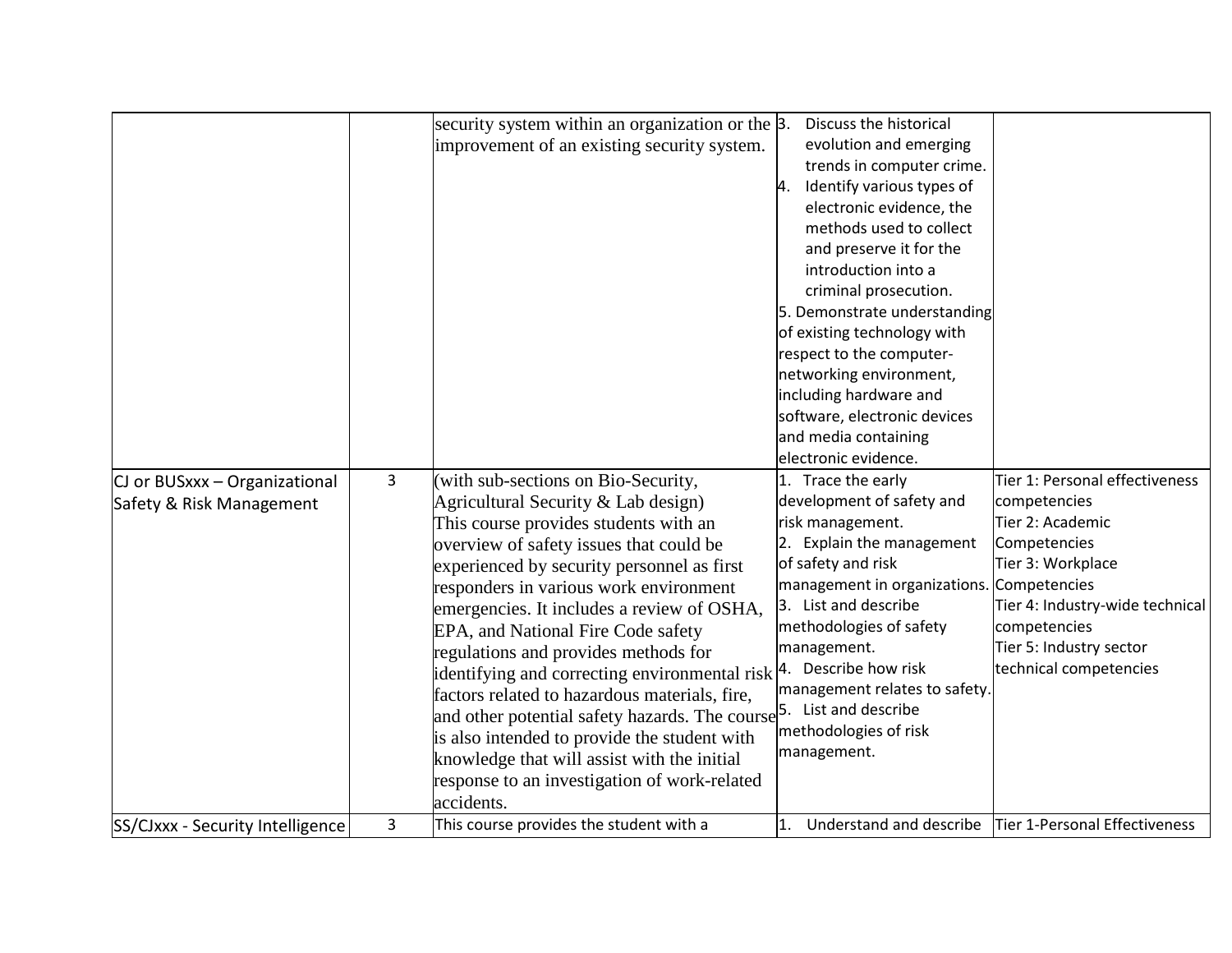| Analysis                                    |   | foundation for the study of security and<br>intelligence by identifying security concepts<br>(securing humans, tangible assets, and<br>information), intelligence concepts (the cycle of<br>intelligence: collection, processing, analysis,<br>dissemination, feedback/utilization), and the<br>roles of security and intelligence professionals<br>within corporate contexts. Prerequisites: None | 2.       | the continuing evolution<br>of intelligence analysis in<br>the corporate security<br>environment.<br>Identify and explain the<br>integration of risk<br>mitigation practices and<br>data analysis.                                                                                             | Tier 2- Academic<br>Competencies<br>Tier 3- Workplace<br>Competencies<br>Tier 4- Industry-Wide<br><b>Technical Competencies</b><br>Tier 5- Industry-Sector<br><b>Technical Competencies</b> |
|---------------------------------------------|---|----------------------------------------------------------------------------------------------------------------------------------------------------------------------------------------------------------------------------------------------------------------------------------------------------------------------------------------------------------------------------------------------------|----------|------------------------------------------------------------------------------------------------------------------------------------------------------------------------------------------------------------------------------------------------------------------------------------------------|---------------------------------------------------------------------------------------------------------------------------------------------------------------------------------------------|
|                                             |   |                                                                                                                                                                                                                                                                                                                                                                                                    | 3.<br>4. | Summarize and illustrate<br>how intelligence-led<br>practices help reduce<br>repeat offending and<br>repeat victimization.<br>Describe several different<br>investigative and<br>preventative strategies<br>facilitated by intelligence-<br>led practices, such as<br>geographic profiling and |                                                                                                                                                                                             |
|                                             |   |                                                                                                                                                                                                                                                                                                                                                                                                    | l5.      | risk terrain modeling.<br>Develop an understanding<br>of the various issues with<br>using data, including data<br>sharing, ethical and legal<br>issues.                                                                                                                                        |                                                                                                                                                                                             |
|                                             |   |                                                                                                                                                                                                                                                                                                                                                                                                    | 6.       | Summarize a basic<br>understanding of the<br>various tools intelligence<br>analysts use to create and<br>present risk/security<br>reports and security<br>oriented material.                                                                                                                   |                                                                                                                                                                                             |
| COM/CJxxx - Interpersonal<br>Communications | 3 | An introduction to the concepts and skills in oral<br>communication; listening, feedback, group                                                                                                                                                                                                                                                                                                    |          | Develop a personal skillset<br>that will enable students to                                                                                                                                                                                                                                    | Tier 1-Personal                                                                                                                                                                             |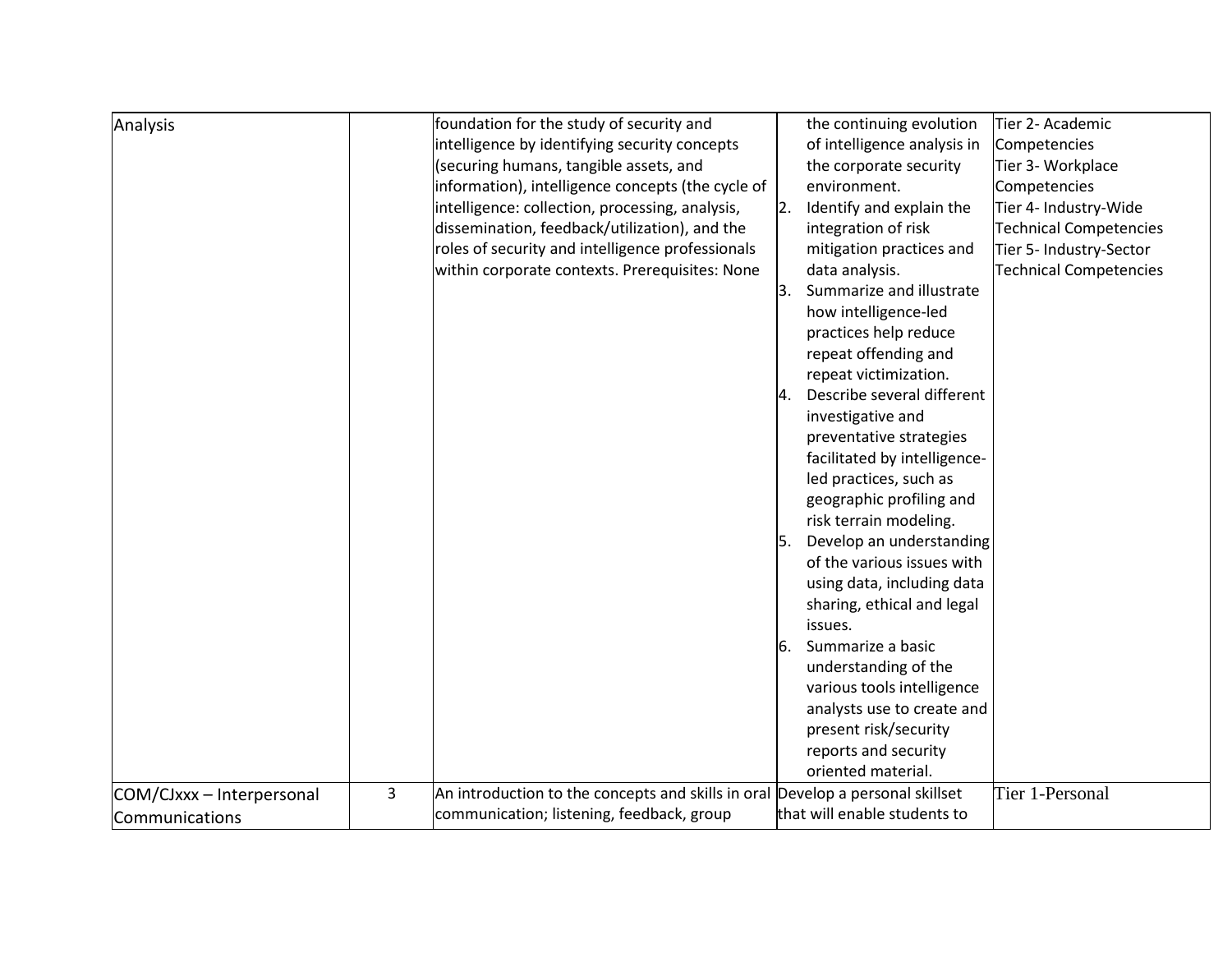|                            |   | discussions, speeches, self-disclosure and       |    | communicate ethically,                        | <b>Effectiveness</b>          |
|----------------------------|---|--------------------------------------------------|----|-----------------------------------------------|-------------------------------|
|                            |   | relational communication.                        |    | responsibly, effectively.                     |                               |
|                            |   |                                                  |    | Discover the effects of group                 | Tier 2- Academic              |
|                            |   |                                                  |    | dynamics and learn to                         | Competencies                  |
|                            |   |                                                  |    | effectively communicate with                  |                               |
|                            |   |                                                  |    | and through that framework.                   | Tier 3- Workplace             |
|                            |   |                                                  |    | Model professional and                        | Competencies                  |
|                            |   |                                                  |    | appropriate communication                     |                               |
|                            |   |                                                  |    | standards in both the spoken                  |                               |
|                            |   |                                                  |    | and written word.                             |                               |
|                            |   |                                                  |    | Discover or build upon the                    |                               |
|                            |   |                                                  |    | ability to prepare and deliver a              |                               |
|                            |   |                                                  |    | public presentation.                          |                               |
|                            |   |                                                  |    | Construct effective written                   |                               |
|                            |   |                                                  |    | messages in various formats                   |                               |
|                            |   |                                                  |    | for differing audiences.                      |                               |
| BUSxxx - Introduction to   | 3 | The role, growth, structure, and functional      | 1. | Identify distinguishing                       | Tier 1-Personal               |
| <b>Business</b>            |   | organization of modern business in the U.S.      |    | characteristics of business Effectiveness     |                               |
|                            |   | economy is explored. Comparative economic        |    | formation                                     |                               |
|                            |   | systems, sole proprietorships, partnerships,     |    | 2. Examine the key functions Tier 2- Academic |                               |
|                            |   | corporations, and the management, marketing,     |    | of management                                 | Competencies                  |
|                            |   | and financing of business organizations are      | 3. | Describe the role of                          |                               |
|                            |   | covered. Opportunities in the business field are |    | product, price, place and                     | Tier 3- Workplace             |
|                            |   | examined throughout the course. Students will    |    | promotion in marketing                        | Competencies                  |
|                            |   | be expected to complete outside research as a    | 4. | Demonstrate business                          |                               |
|                            |   | course requirement.                              |    | problem-solving skills                        | Tier 4- Industry-Wide         |
|                            |   |                                                  | 5. | Use project management                        | <b>Technical Competencies</b> |
|                            |   |                                                  |    | techniques to reflect                         |                               |
|                            |   |                                                  |    | projected tasks, schedules                    |                               |
|                            |   |                                                  |    | and resources as well as                      |                               |
|                            |   |                                                  |    | the progress of task                          |                               |
|                            |   |                                                  |    | completion                                    |                               |
| SS/BUSxxx - Security       | 3 | An introductory course covering the general      | 1. | Explain the variety of                        | Tier 1-Personal               |
| Management or Introduction |   | topics of planning, organizing, directing and    |    | management theories and                       |                               |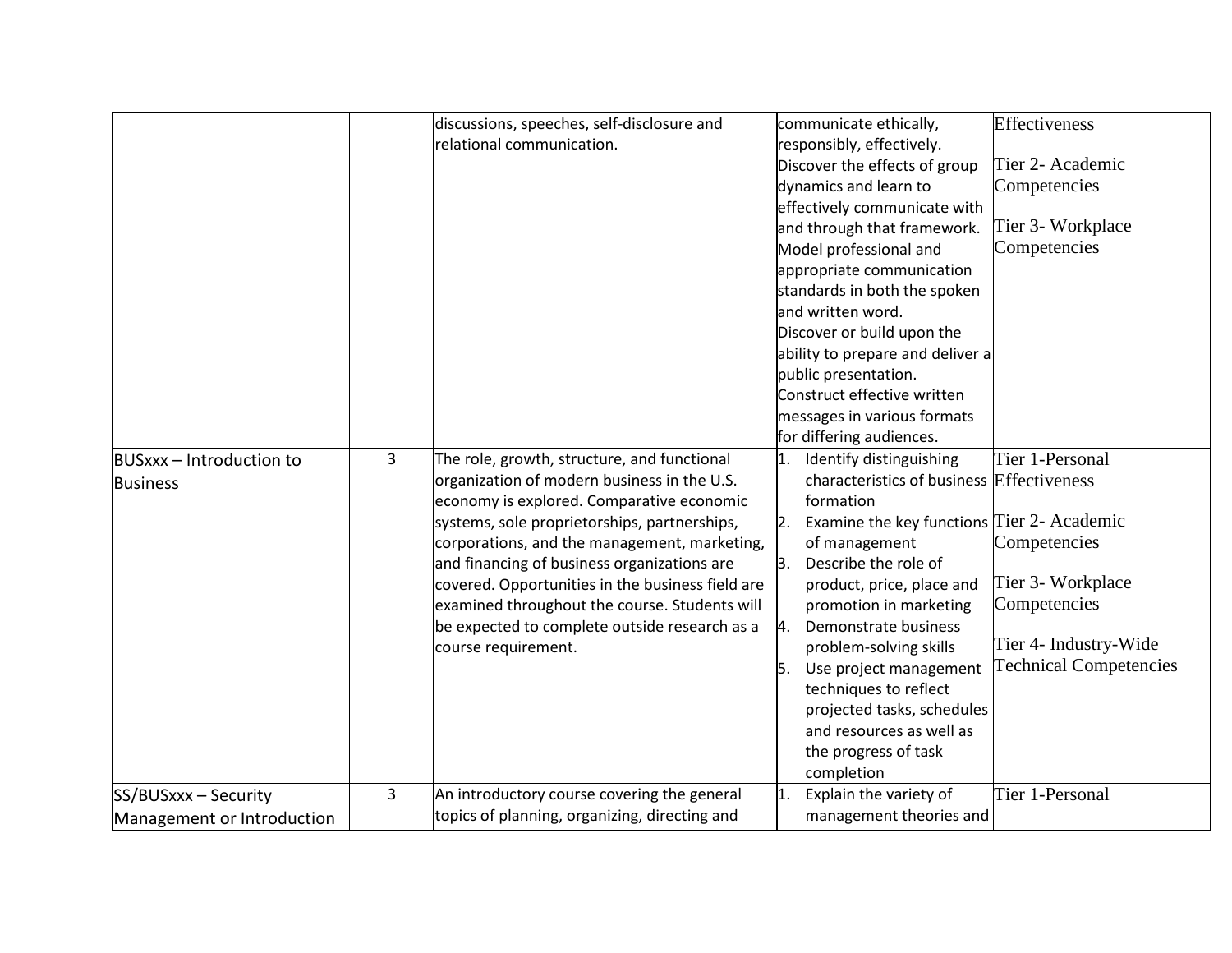| to Management        |   | controlling. Included are the historic                      |                  | describe how those                                | <b>Effectiveness</b>          |
|----------------------|---|-------------------------------------------------------------|------------------|---------------------------------------------------|-------------------------------|
|                      |   | developments of management as a separate                    |                  | theories inform                                   |                               |
|                      |   | discipline within organizations, the changing               |                  | management practices.                             | Tier 2- Academic              |
|                      |   | scope and styles of management, and the                     | $\overline{2}$ . | Analyze managerial                                | Competencies                  |
|                      |   | application of management principles in the                 |                  | challenges and justify                            |                               |
|                      |   | business environment.                                       |                  | proper recommendations                            | Tier 3- Workplace             |
|                      |   |                                                             |                  | based on management                               | Competencies                  |
|                      |   |                                                             |                  | theories.                                         |                               |
|                      |   |                                                             | Β.               | Critically evaluate key                           | Tier 4- Industry-Wide         |
|                      |   |                                                             |                  | management concepts                               | <b>Technical Competencies</b> |
|                      |   |                                                             |                  | across a variety of                               |                               |
|                      |   |                                                             |                  | paradigms.                                        |                               |
|                      |   |                                                             |                  | 4. Effectively communicate                        |                               |
|                      |   |                                                             |                  | informational and                                 |                               |
|                      |   |                                                             |                  | leadership messages via                           |                               |
|                      |   |                                                             |                  | multiple modes of media.                          |                               |
|                      |   |                                                             |                  | Develop an appreciation                           |                               |
|                      |   |                                                             |                  | for the evolution,                                |                               |
|                      |   |                                                             |                  | development and                                   |                               |
|                      |   |                                                             |                  | application of                                    |                               |
|                      |   |                                                             |                  | management practices in                           |                               |
|                      |   |                                                             |                  | a technological                                   |                               |
|                      |   |                                                             |                  | environment.                                      |                               |
| SS/CJxxx - Emergency | 3 | All-hazards crisis planning is vital to the security $ 1$ . |                  | Explain the process of how Tier 1-Personal        |                               |
| Management / Crisis  |   | of businesses and communities. Students discuss             |                  | a crisis begins                                   | Effectiveness                 |
| Management           |   | the essential focus for research and training               |                  | Discuss the anatomy of a                          | Tier 2- Academic              |
|                      |   | issues surrounding crisis planning and disaster             |                  | crisis                                            | Competencies                  |
|                      |   | recovery. An insight into current practices,                | 3.               | Analyze the issue of                              | Tier 3- Workplace             |
|                      |   | strategies, and past emergencies will be                    |                  | forecasting, intervening,                         | Competencies                  |
|                      |   | identified, analyzed, and proactive response                |                  | and developing crisis plans Tier 4- Industry-Wide |                               |
|                      |   | lessons will expose the student to a variety of             | 4.               | Communicate the basic                             | <b>Technical Competencies</b> |
|                      |   | human and natural crises. Students will also                |                  | concepts of a crisis survey                       |                               |
|                      |   | examine local, state, federal, and international            |                  | and identifying the crisis                        |                               |
|                      |   | threats as well as varied agencies involved in              | 5.               | Evaluate the approach to                          |                               |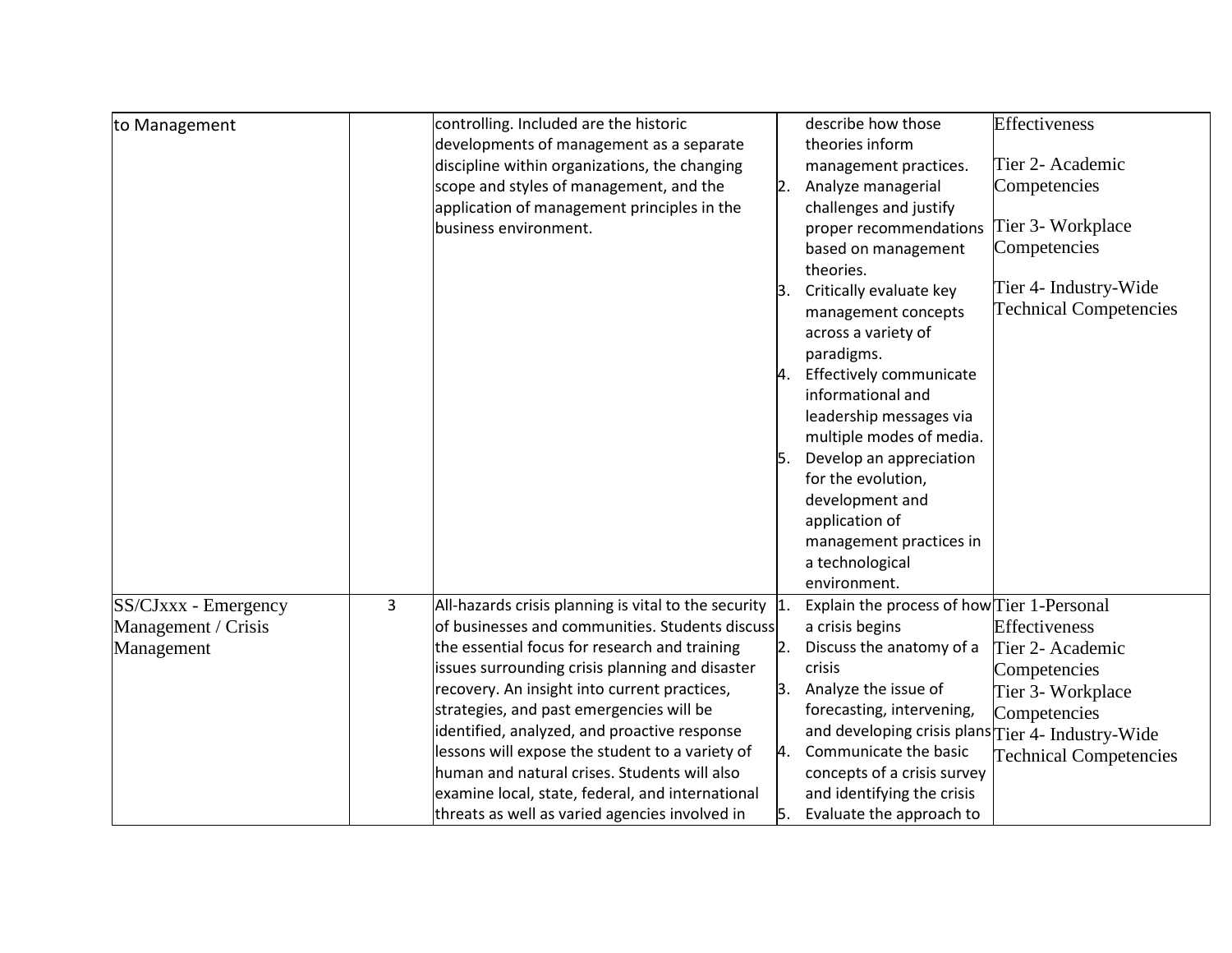|                          |   | emergency planning and disaster recovery.            |    | isolating and managing        |                             |
|--------------------------|---|------------------------------------------------------|----|-------------------------------|-----------------------------|
|                          |   |                                                      |    | the crisis                    |                             |
|                          |   |                                                      | 6. | Demonstrate                   |                             |
|                          |   |                                                      |    | familiarization with          |                             |
|                          |   |                                                      |    | different understandings      |                             |
|                          |   |                                                      |    | of risk, particularly risk as |                             |
|                          |   |                                                      |    | a social construct, and the   |                             |
|                          |   |                                                      |    | implications of that for      |                             |
|                          |   |                                                      |    | community emergency           |                             |
|                          |   |                                                      |    | and disaster management.      |                             |
| SS/CJxxx - Principles of | 3 | Examine the tools necessary to conduct               |    | Discuss the major             | Tier 1: Professionalism     |
| Security Investigations  |   | internal investigations in their business. Case      |    | components and                |                             |
|                          |   | studies will be examined as well as legal            |    | principles of effective       | Tier 2: Critical and        |
|                          |   | aspects of effective litigation avoidance            |    | security investigations       | <b>Analytical Thinking</b>  |
|                          |   | strategies. Students will examine search             |    | 2. Explain the role of the    |                             |
|                          |   | techniques for both private and public               |    | security manager in           | Tier 3: Innovative and      |
|                          |   | databases and networks to flag potential             |    | criminal investigations       | Strategic Thinking, Problem |
|                          |   | security threats and root out criminal activity,     |    | and how this role             |                             |
|                          |   | even before it occurs. Learn emerging                |    | intersects to official        | Solving                     |
|                          |   | technologies such as intelligent agents, link        |    | public safety related         | Tier 4: Compliance and      |
|                          |   | analysis, text mining, decision trees, self-         |    | investigations.               | <b>Legal Aspects</b>        |
|                          |   | organizing maps, and more to conduct fraud $\beta$ . |    | Evaluate methods of           |                             |
|                          |   | prevention investigations.                           |    | operation and their           |                             |
|                          |   |                                                      |    | importance in criminal        |                             |
|                          |   |                                                      |    | investigations                |                             |
|                          |   |                                                      |    | 4. Apply specific terms and   |                             |
|                          |   |                                                      |    | investigative processes       |                             |
|                          |   |                                                      |    | and techniques to             |                             |
|                          |   |                                                      |    | physical, personnel and       |                             |
|                          |   |                                                      |    | information security          |                             |
|                          |   |                                                      |    | 5. Analyze legal and          |                             |
|                          |   |                                                      |    | privacy issues related to     |                             |
|                          |   |                                                      |    | administrative and            |                             |
|                          |   |                                                      |    |                               |                             |
|                          |   |                                                      |    | personnel investigations.     |                             |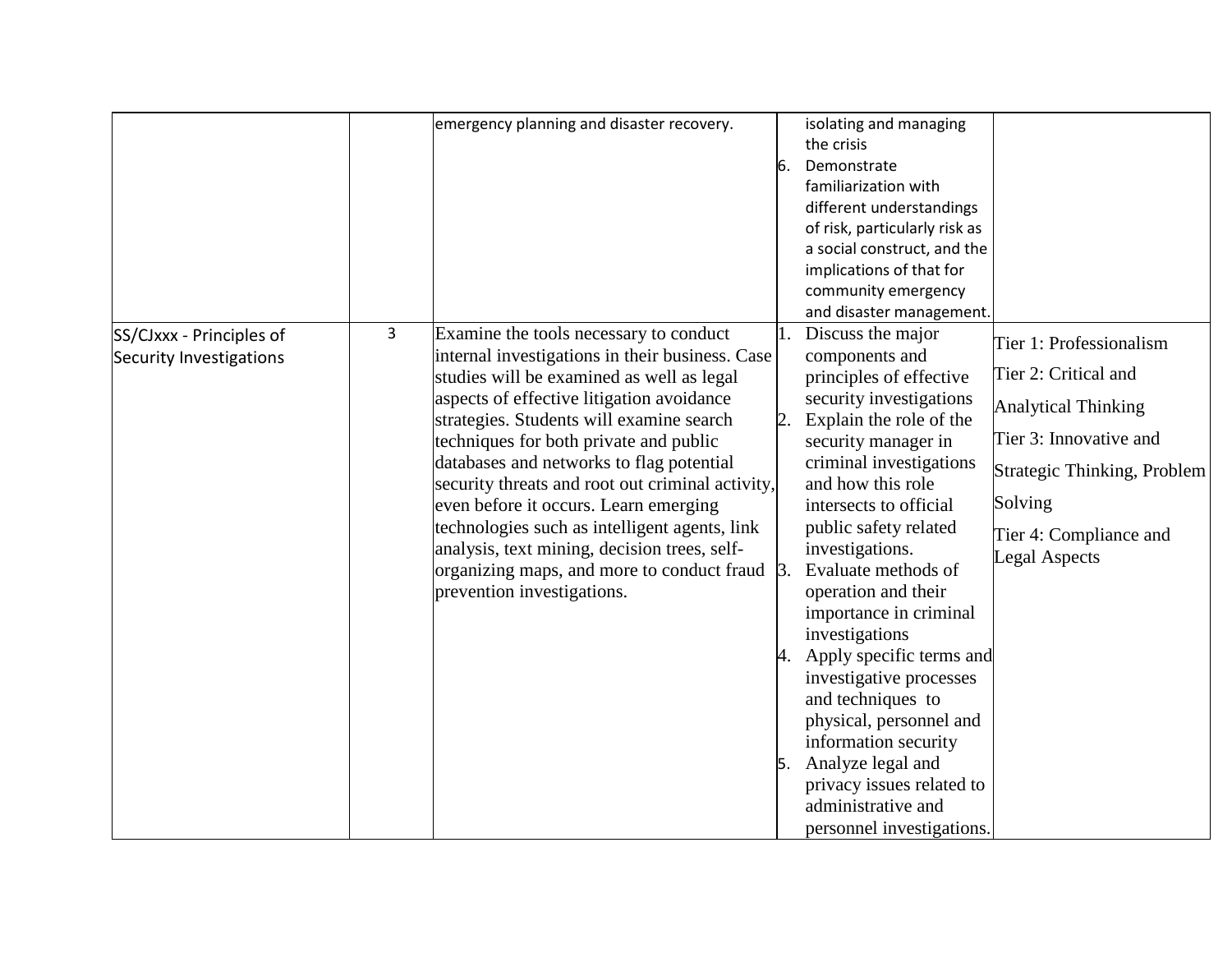| CS/CJxxx - Digital           | 3 | Investigation, data gathering, evidence and       | Ability to access and<br>1.             | Tier 4 and above - as |
|------------------------------|---|---------------------------------------------------|-----------------------------------------|-----------------------|
| Forensics/Investigations     |   | analysis of crime against computers, systems,     | examine various computers,              | occupation-specific   |
|                              |   | networks and crime by usage of computers and      | laptops, smartphones, or                | requirements.         |
|                              |   | other similar personal devices.                   | other hardware and personal             |                       |
|                              |   |                                                   | devices to retrieve data and            |                       |
|                              |   |                                                   | information as forensic                 |                       |
|                              |   |                                                   | criminal evidence.                      |                       |
|                              |   |                                                   | Ability to identify<br>$\overline{2}$ . |                       |
|                              |   |                                                   | criminal activity, data or              |                       |
|                              |   |                                                   | information that may be                 |                       |
|                              |   |                                                   | considered evidence.                    |                       |
|                              |   |                                                   | Ability to collect,<br>З.               |                       |
|                              |   |                                                   | analyze, and evaluate data              |                       |
|                              |   |                                                   | and information following               |                       |
|                              |   |                                                   | proper legal procedures and             |                       |
|                              |   |                                                   | processes                               |                       |
|                              |   |                                                   | Ability to protect<br>4.                |                       |
|                              |   |                                                   | security and integrity of the           |                       |
|                              |   |                                                   | computer hardware and                   |                       |
|                              |   |                                                   | software as well as the digital         |                       |
|                              |   |                                                   | evidence                                |                       |
|                              |   |                                                   | Understand laws of<br>15.               |                       |
|                              |   |                                                   | evidence and any regulations            |                       |
|                              |   |                                                   | relevant to digital crime, as           |                       |
|                              |   |                                                   | well as business ethics and             |                       |
|                              |   |                                                   | crime by computer                       |                       |
|                              |   |                                                   | Understand<br>6.                        |                       |
|                              |   |                                                   | cyberattacks against the                |                       |
|                              |   |                                                   | computer, network or Internet           |                       |
|                              |   |                                                   | Understand use of<br>17.                |                       |
|                              |   |                                                   | computer or other devices to            |                       |
|                              |   |                                                   | commit crimes                           |                       |
| SS/CJxxx - Loss Prevention & | 3 | This course serves is an introduction to the loss | Evaluate the various loss               | Tier 1: Integrity and |
| <b>Retail Security</b>       |   | prevention field and focuses on retail loss       | prevention methods and                  | Professionalism       |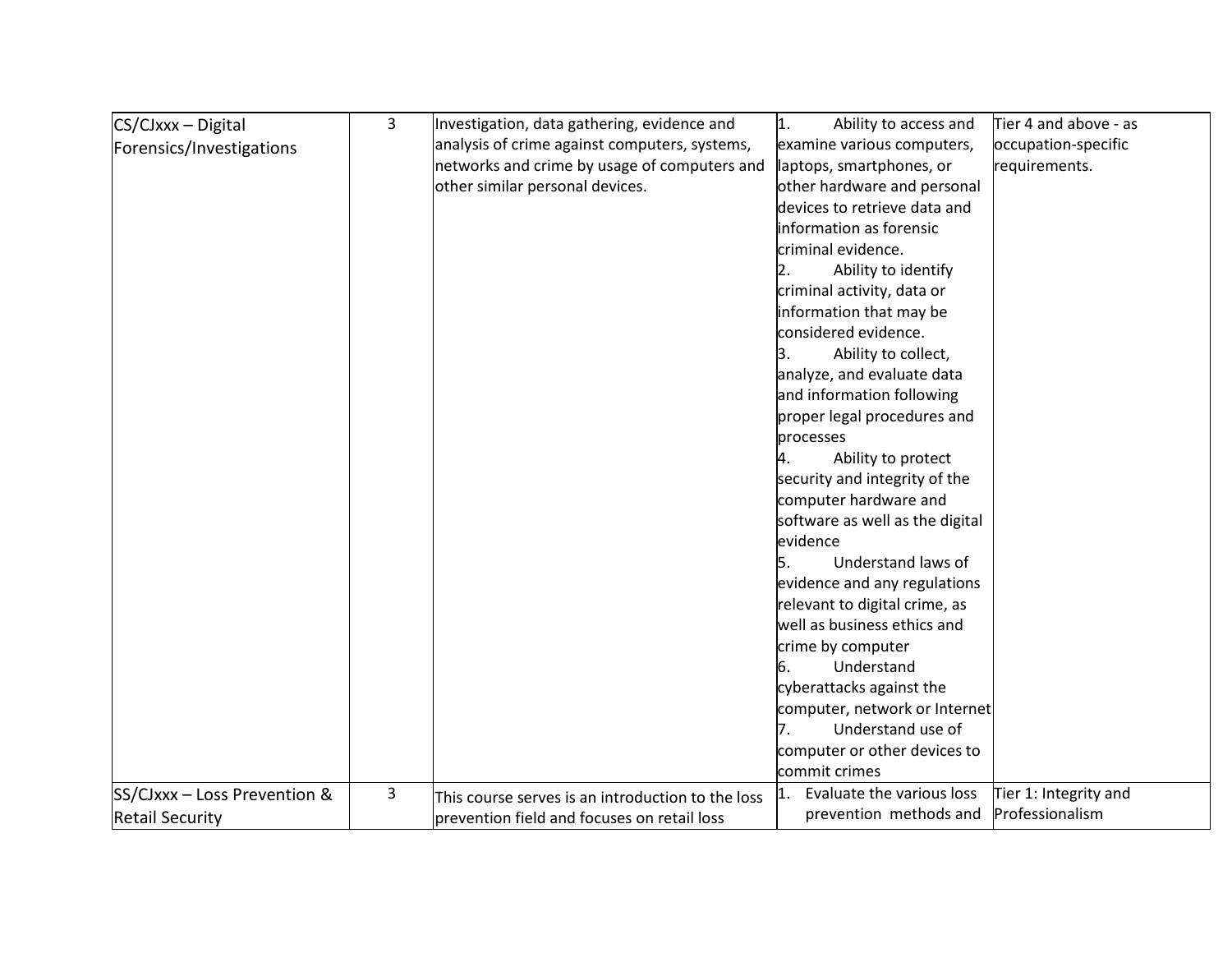|                                                             |   | prevention. Students will learn about the<br>fundamentals of the field including asset<br>protection, risk management, law of loss<br>prevention, methods of and prevention of theft,<br>both internal and external, and the development<br>of asset protection programs.                                                                                                                                                                                                                | З. | their importance in<br>deterring theft<br>elements of an effective<br>loss prevention program<br>practices based on<br>different organization<br>needs, threats and<br>vulnerabilities<br>Identify current critical<br>issues related to shrinkage Management, Business<br>and loss                                                                                                                                                                                                                                                 | Tier 2: Security Fundamentals,<br>Business Foundations (will<br>Compare and contrast the gain some knowledge of retail<br>management in this class)<br>Tier 3: Primarily Business<br>Determine loss prevention Acumen, also some Innovative<br>and Strategic Thinking as well<br>as Problem Solving and<br><b>Decision Making</b><br>Tier 4: Risk Management,<br>Investigations, Case<br>Continuity<br>Tier 5: Loss Prevention |
|-------------------------------------------------------------|---|------------------------------------------------------------------------------------------------------------------------------------------------------------------------------------------------------------------------------------------------------------------------------------------------------------------------------------------------------------------------------------------------------------------------------------------------------------------------------------------|----|-------------------------------------------------------------------------------------------------------------------------------------------------------------------------------------------------------------------------------------------------------------------------------------------------------------------------------------------------------------------------------------------------------------------------------------------------------------------------------------------------------------------------------------|--------------------------------------------------------------------------------------------------------------------------------------------------------------------------------------------------------------------------------------------------------------------------------------------------------------------------------------------------------------------------------------------------------------------------------|
| $SS/CJxxx - Physical Security &$<br><b>Asset Protection</b> | 3 | Examines the threat capabilities, legal and<br>others changes that have occurred since 9/11,<br>and emerging technologies that may be useful in<br>the future. The course will include an analysis of<br>neutralization as a performance measure of<br>facility responses and risk assessments. It also<br>addresses the use of the many components that<br>exist to support a security system, and will show 3.<br>how these elements are integrated to deliver an<br>effective system. |    | Discuss the process to<br>design and evaluate a<br>physical protection<br>systems<br>Explain the differences<br>between detection, delay,<br>and response functions<br>Apply the issue of target<br>identification<br>Discuss the basic concepts technical competencies<br>of risk management as<br>well as risk assessment<br>principles<br>Evaluate the awareness of<br>security in terms of<br>potential loss, threats, and<br>vulnerabilities, and how to<br>respond to them<br>Analyze the approach to<br>risk management that | Tier 1: Personal effectiveness<br>competencies<br>Tier 2: Academic<br>Competencies<br>Tier 3: Workplace<br>Competencies<br>Tier 4: Industry-wide technical<br>competencies<br>Tier 5: Industry sector                                                                                                                                                                                                                          |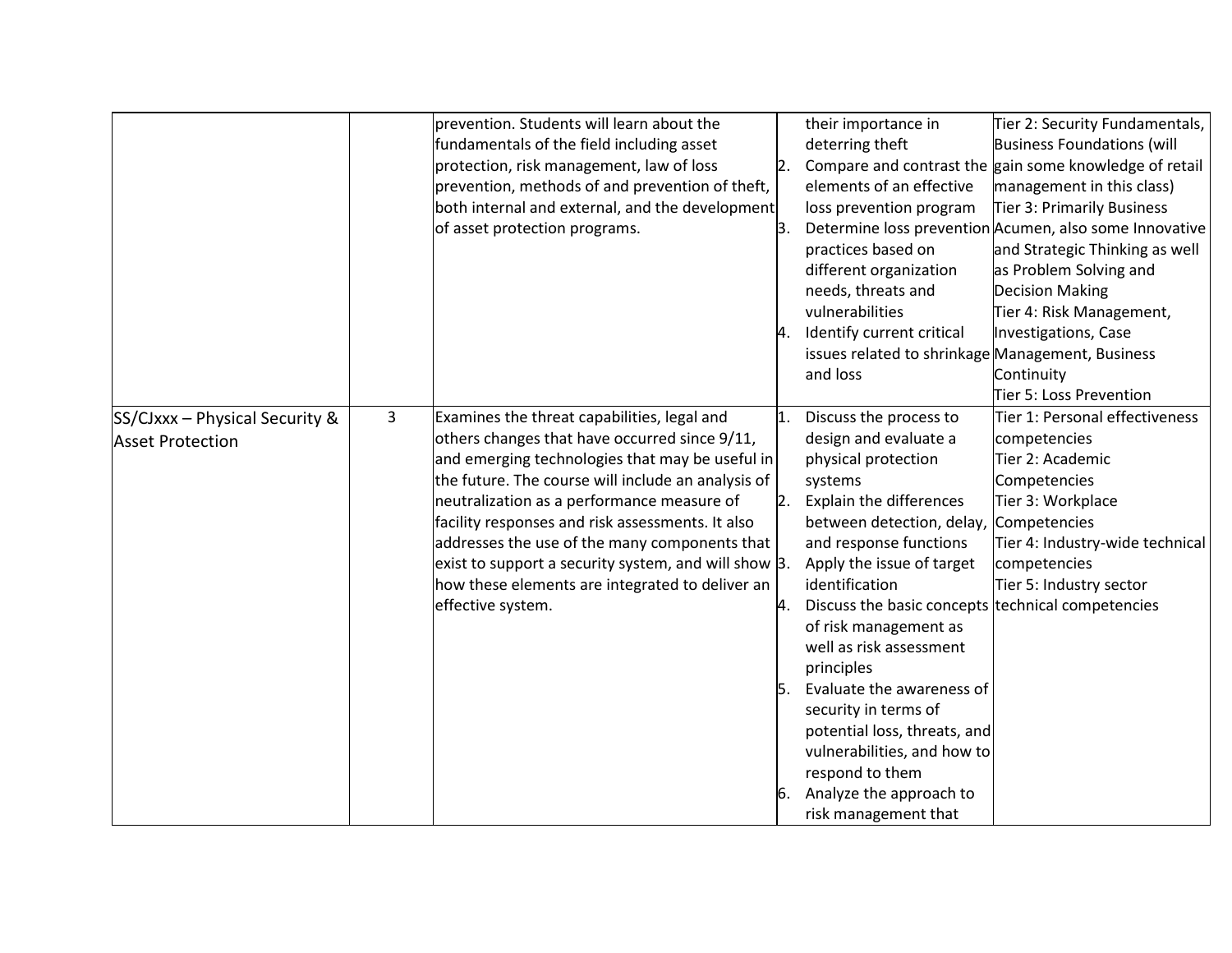|                                                                             |   |                                                                                                                                                                                                                                                                                                                                                                                                                                                                                                                                               |                      | links security strategies<br>and related costs to<br>realistic threat<br>assessments and risk<br>levels                                                                                                                                                                                                                                                                           |                                                                                                                                                                                                                                                                                        |
|-----------------------------------------------------------------------------|---|-----------------------------------------------------------------------------------------------------------------------------------------------------------------------------------------------------------------------------------------------------------------------------------------------------------------------------------------------------------------------------------------------------------------------------------------------------------------------------------------------------------------------------------------------|----------------------|-----------------------------------------------------------------------------------------------------------------------------------------------------------------------------------------------------------------------------------------------------------------------------------------------------------------------------------------------------------------------------------|----------------------------------------------------------------------------------------------------------------------------------------------------------------------------------------------------------------------------------------------------------------------------------------|
| SS/CJxxx - Legal Issues in<br><b>Security Management or</b><br>Criminal Law | 3 | This course presents an up-to-date analysis of<br>significant practices in the security industry that<br>relate to law, regulation, licensure, and<br>constitutional dilemmas. As well as liability<br>problems of security operations. Students will<br>review recent cases.                                                                                                                                                                                                                                                                 |                      | 1.<br>between regulation,<br>licensing, education,<br>training, and<br>professionalism<br>Discuss the issue of<br>2.<br>search and seizure<br>Evaluate the basic<br>3.<br>concepts of civil<br>liability and criminal<br>liability<br>Communicate an<br>4.<br>awareness of security<br>and law enforcement<br>roles<br>Analyze the approach<br>5.<br>to selected case<br>readings | Explain the differences Tier 1: Professionalism<br>Tier 2: Critical and Analytical<br>Thinking<br>Tier 3: Innovative and<br>Strategic Thinking, Problem<br>Solving<br>Tier 4: Compliance and Legal<br>Aspects                                                                          |
| SS/CJxxx - Introduction to<br><b>Homeland Security</b>                      | 3 | This course examines the historical and<br>contemporary governmental actions designed to<br>prevent, detect, respond to, and recover from<br>acts of terrorism and national disasters. Focuses<br>on efforts to align Federal, State, local, tribal,<br>private sector, and non-governmental<br>preparedness, incident management, and<br>emergency response plans into the effective and<br>efficient national structure necessary for the<br>protection of the United States. The course<br>relies upon theories, concepts and case studies | $\overline{2}$<br>3. | authority of the<br>Department of<br><b>Homeland Security</b><br>Describe the manner in<br>which threats are<br>mitigated with the<br>rationale behind each of<br>these processes<br>Demonstrate an                                                                                                                                                                               | 1. Explain the structure and Tier 1: Personal effectiveness<br>competencies<br>Tier 2: Academic<br>Competencies<br>Tier 3: Workplace<br>Competencies<br>identified, evaluated and Tier 4: Industry-wide technical<br>competencies<br>Tier 5: Industry sector<br>technical competencies |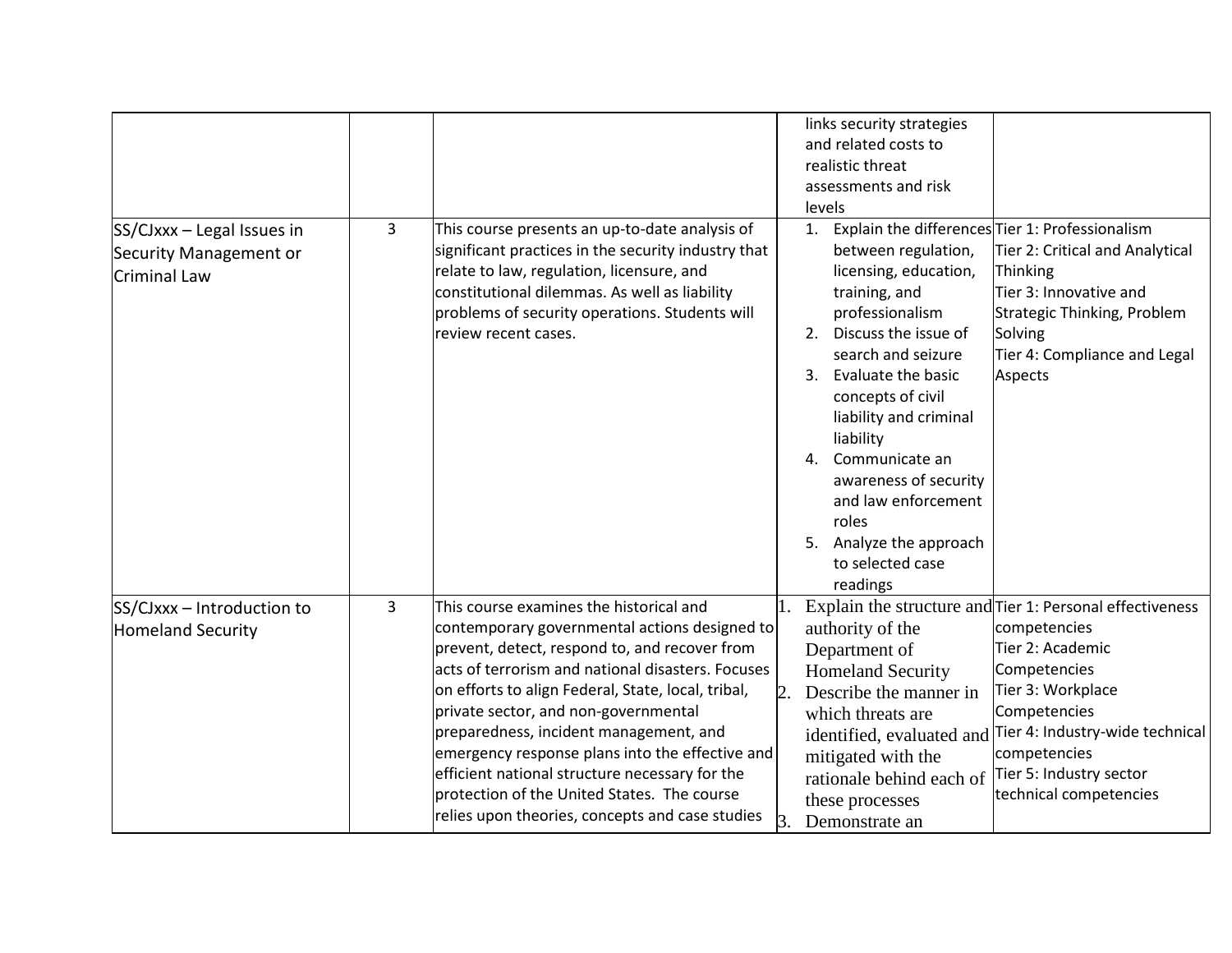| to explore the challenges facing organizations | understanding of the       |  |
|------------------------------------------------|----------------------------|--|
| which are a part of protecting our homeland    | federal government         |  |
| security.                                      | structure and the          |  |
|                                                | separate cooperative       |  |
|                                                | efforts of the relevant    |  |
|                                                | federal state and local    |  |
|                                                | agencies                   |  |
|                                                | 4. Describe the various    |  |
|                                                | types of threats, natural  |  |
|                                                | as well as terrorist,      |  |
|                                                | facing the United States   |  |
|                                                | and the means of dealing   |  |
|                                                | with those threats.        |  |
|                                                | 5. Explain the term        |  |
|                                                | assessment,                |  |
|                                                |                            |  |
|                                                | preparedness, and          |  |
|                                                | mitigation and describe    |  |
|                                                | what is involved in each   |  |
|                                                | of these processes.        |  |
|                                                | 6. Articulate an           |  |
|                                                | understanding of the       |  |
|                                                | legal, social and policy   |  |
|                                                | issues that impact the     |  |
|                                                | way in which the           |  |
|                                                | Department of              |  |
|                                                | Homeland Security and      |  |
|                                                | related agencies operate.  |  |
|                                                | 7. Explain the Patriot Act |  |
|                                                | and understand the         |  |
|                                                | issues regarding legality  |  |
|                                                | from both a supportive     |  |
|                                                |                            |  |
|                                                | and non-supportive         |  |
|                                                | approach.                  |  |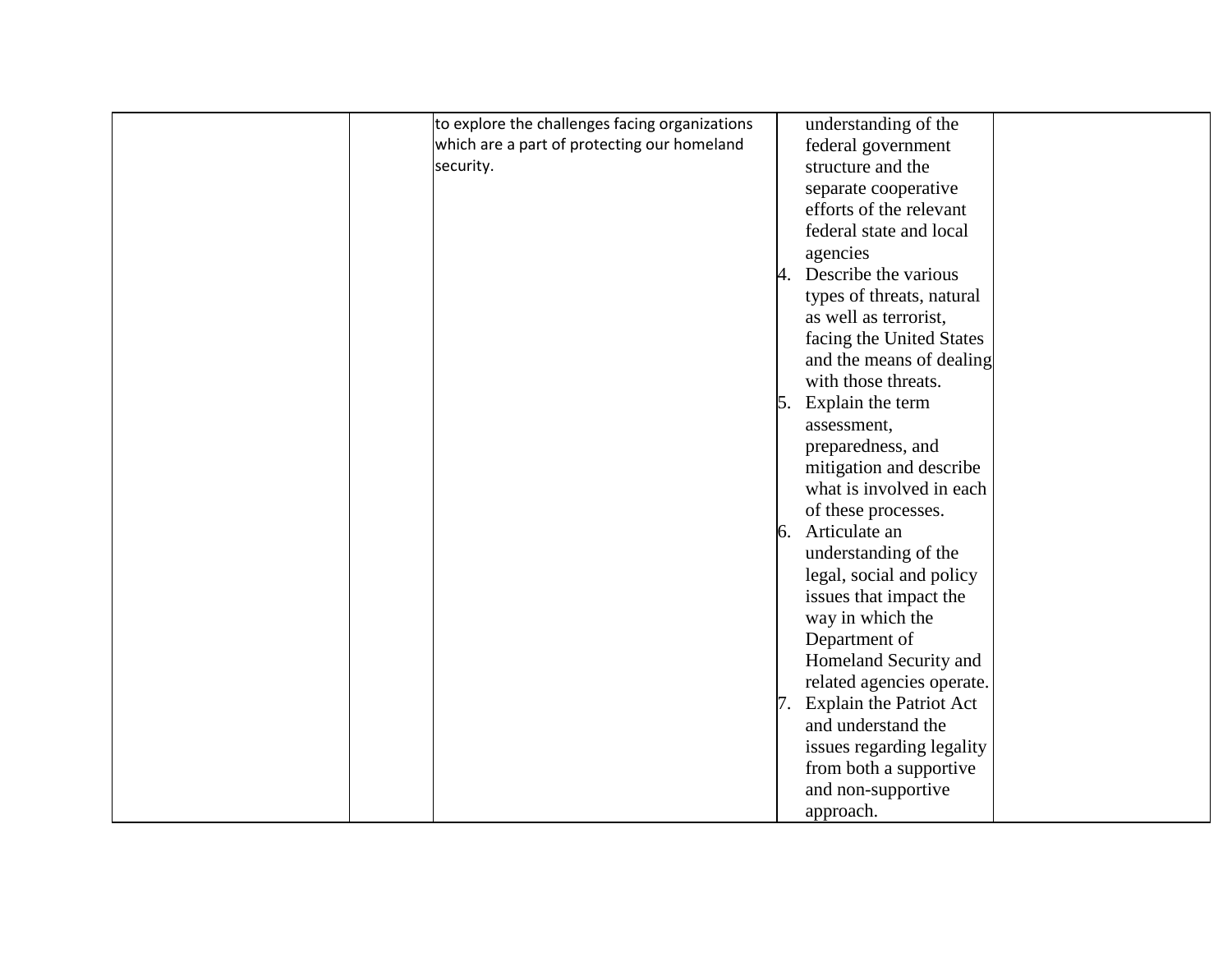| SS/CJxxx - Critical<br>Infrastructure   | $\mathbf{3}$ | The protection of critical infrastructure is<br>necessary to the continuity of any organization<br>regardless of the mission that it must carry out.<br>In this course students will learn the<br>identification and analysis of critical<br>infrastructure systems including security, risk,<br>and threat assessments. This course will also<br>cover the mitigation of threats as well as<br>evaluation and revision of security measures in<br>order to protect critical infrastructures                                                                                                                                                                                                                                                                                                                                                                                      | 8. Specifically be able to<br>identify and articulate<br>the CBRNE hazards<br>1. Identify critical<br>infrastructure sectors,<br>purposes, and threats<br>2. Evaluate critical<br>infrastructure both public<br>and private sectors<br>3. Perform risk assessments<br>including vulnerability<br>assessment<br>4. Report methods to revise<br>security of protection assets<br>5. Demonstrate mitigation<br>of a critical infrastructure<br>threat | Tier 1: Personal effectiveness<br>competencies<br>Tier 2: Academic<br>Competencies<br>Tier 3: Workplace<br>Competencies<br>Tier 4: Industry-wide technical<br>competencies<br>Tier 5: Industry sector<br>technical competencies |
|-----------------------------------------|--------------|-----------------------------------------------------------------------------------------------------------------------------------------------------------------------------------------------------------------------------------------------------------------------------------------------------------------------------------------------------------------------------------------------------------------------------------------------------------------------------------------------------------------------------------------------------------------------------------------------------------------------------------------------------------------------------------------------------------------------------------------------------------------------------------------------------------------------------------------------------------------------------------|----------------------------------------------------------------------------------------------------------------------------------------------------------------------------------------------------------------------------------------------------------------------------------------------------------------------------------------------------------------------------------------------------------------------------------------------------|---------------------------------------------------------------------------------------------------------------------------------------------------------------------------------------------------------------------------------|
| SS/CJxxx - Introduction to<br>Terrorism | $\mathbf{3}$ | This course examines all aspects of terrorism<br>from three varied perspectives. First, it will<br>explore the anti and counter terrorism methods<br>in-depth. Topics will include the organization<br>and operation of terrorists, their goals,<br>financing, exploration and the role of the media.<br>An examination of the most violent terrorist<br>acts. In addition, it will explain the roles of law<br>enforcement, the intelligence community, and<br>the authority and mission of the Department of<br>Homeland security. Second, it will identify the<br>origins of Jihad and the role of the Caliphate. It<br>will also look at where Jihad is going and its<br>impact on the world. And third, it will explore<br>the ideology of terrorism through the writings,<br>manifestos, and varied manuals of terrorists<br>from around the world and throughout the ages. | 1.<br>of terrorism and terrorist competencies<br>threats.<br>Appreciate the history of Competencies<br>2.<br>terrorism and the<br>motivating factors<br>contributing to the<br>perpetration of terrorism<br>domestically and<br>globally.<br>Compare and contrast<br>3.<br>between different<br>ideologies associated<br>with terrorism and how<br>to identify groups and<br>threats.                                                              | Define the various types Tier 1: Personal effectiveness<br>Tier 2: Academic<br>Tier 4: Industry-wide technical<br>competencies                                                                                                  |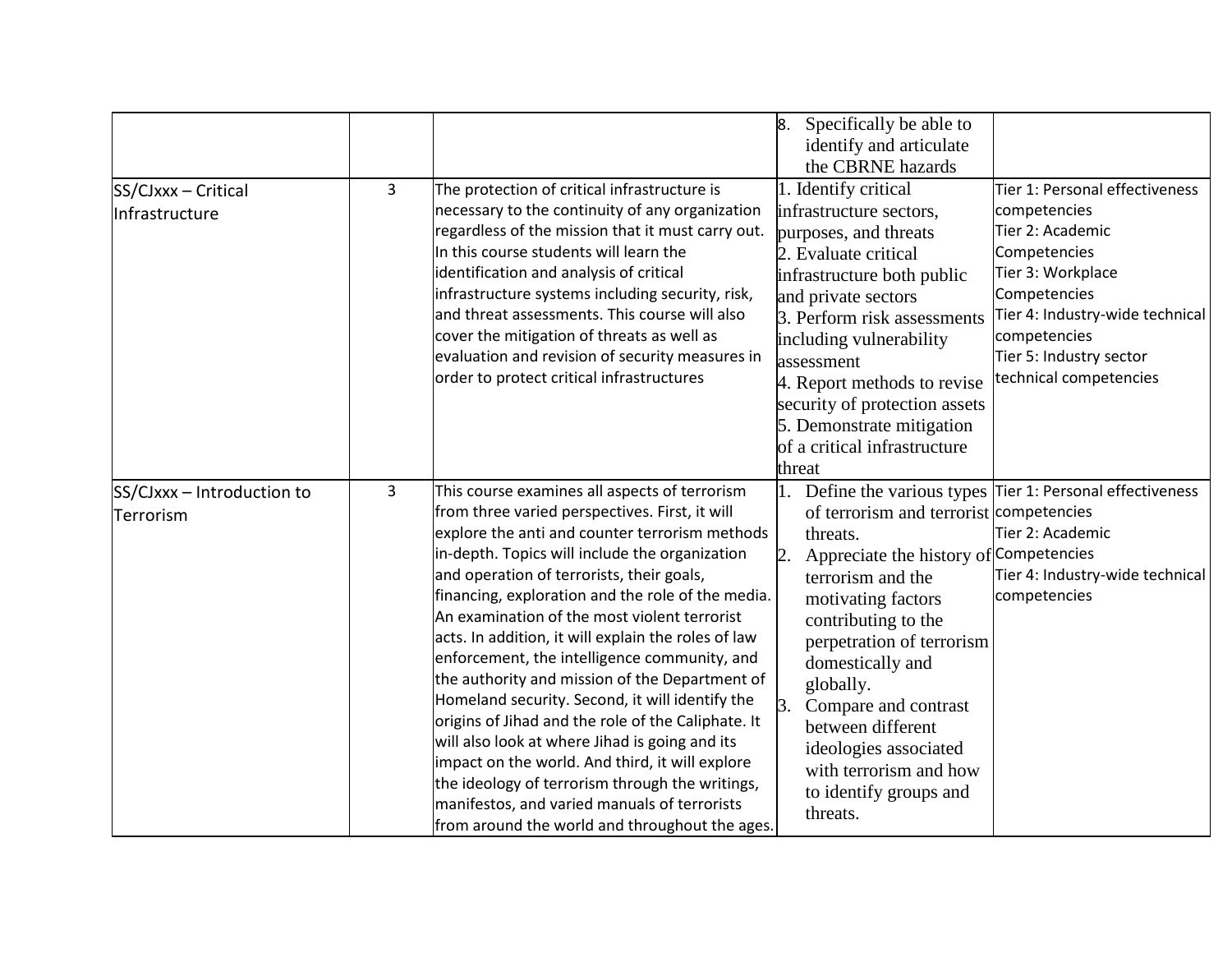| 4. Locate and explain the<br>geographical regions<br>around the world<br>sponsoring terrorism or<br>sympathetic to terroristic<br>goals.<br>5. Define and explain<br>activities of the<br>counterterrorism effort<br>6. Summarize the benefits<br>and advantages between<br>using force, legislation<br>and intelligence to |
|-----------------------------------------------------------------------------------------------------------------------------------------------------------------------------------------------------------------------------------------------------------------------------------------------------------------------------|
|                                                                                                                                                                                                                                                                                                                             |
|                                                                                                                                                                                                                                                                                                                             |
|                                                                                                                                                                                                                                                                                                                             |
|                                                                                                                                                                                                                                                                                                                             |
|                                                                                                                                                                                                                                                                                                                             |
|                                                                                                                                                                                                                                                                                                                             |
|                                                                                                                                                                                                                                                                                                                             |
|                                                                                                                                                                                                                                                                                                                             |
|                                                                                                                                                                                                                                                                                                                             |
|                                                                                                                                                                                                                                                                                                                             |
|                                                                                                                                                                                                                                                                                                                             |
|                                                                                                                                                                                                                                                                                                                             |
|                                                                                                                                                                                                                                                                                                                             |
| combating terrorism.                                                                                                                                                                                                                                                                                                        |
| 7. Identify the role of the                                                                                                                                                                                                                                                                                                 |
| media in terrorism and                                                                                                                                                                                                                                                                                                      |
| counterterrorism                                                                                                                                                                                                                                                                                                            |
| activities                                                                                                                                                                                                                                                                                                                  |
| 8. Examine police and                                                                                                                                                                                                                                                                                                       |
| governmental responses                                                                                                                                                                                                                                                                                                      |
| to terrorism                                                                                                                                                                                                                                                                                                                |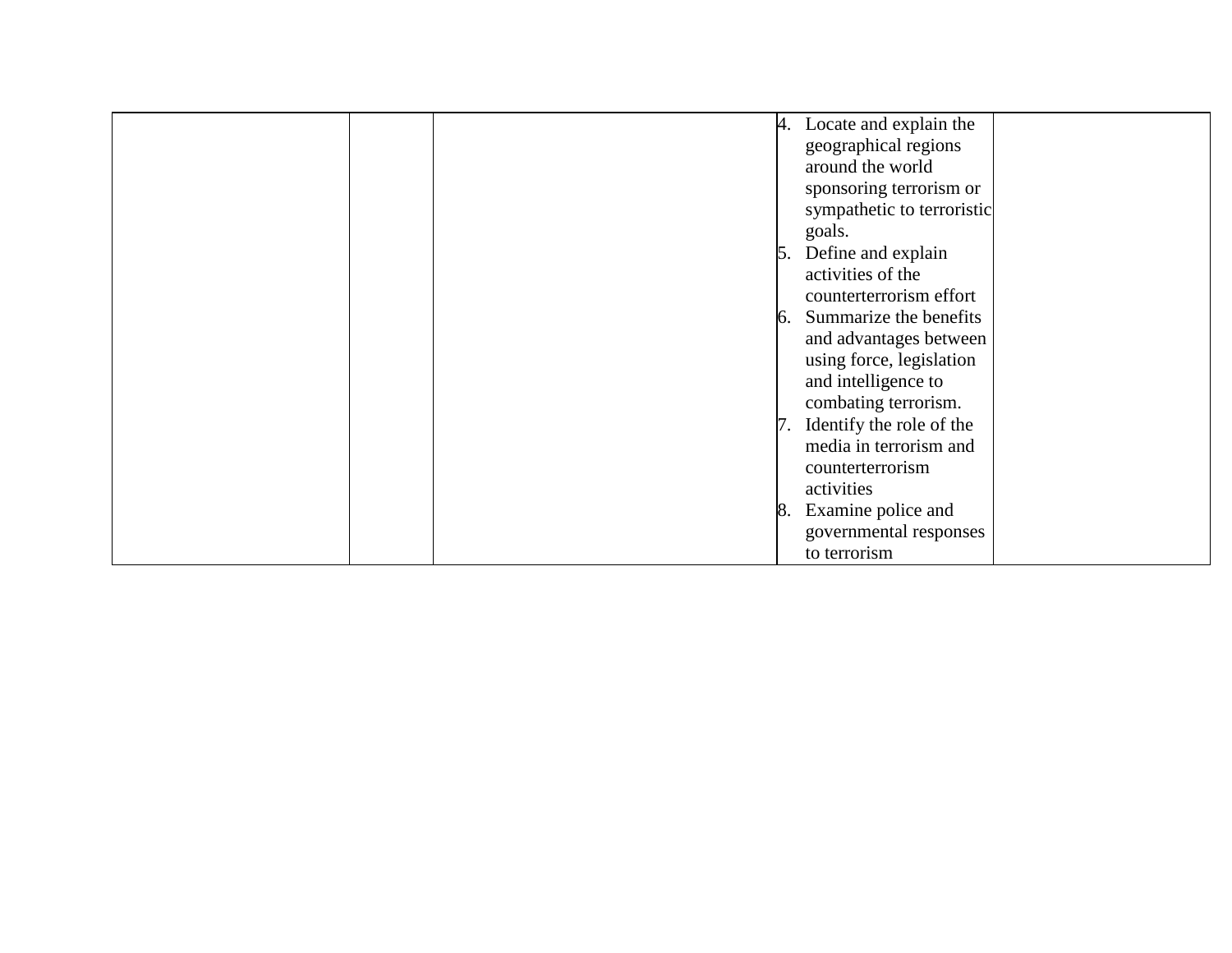| CJxxx - Introduction to Basic          | 3 | A basic course concentrating on the scientific                             | 1.                            | Describe and discuss Tier 1: Professionalism |
|----------------------------------------|---|----------------------------------------------------------------------------|-------------------------------|----------------------------------------------|
| Research                               |   | research in Behavioral Science. Students will                              | the concepts in Behavioral    | Tier 2: Critical and Analytical              |
|                                        |   | acquire information on the methods of collecting Sciences research methods |                               | Thinking                                     |
|                                        |   | data; how to operationalize variables; how to                              | and design.                   | Tier 3: Innovative and                       |
|                                        |   | identify types of data; and how to communicate $ 2$ .                      | Critically analyze            | Strategic Thinking, Problem                  |
|                                        |   | research.                                                                  | scientific claims made in     | Solving                                      |
|                                        |   |                                                                            | popular and academic          |                                              |
|                                        |   |                                                                            | media.                        |                                              |
|                                        |   |                                                                            | 3.<br>Analyze and             |                                              |
|                                        |   |                                                                            | interpret quantitative and    |                                              |
|                                        |   |                                                                            | qualitative data, as well as, |                                              |
|                                        |   |                                                                            | mixed methodology.            |                                              |
|                                        |   |                                                                            | Enhance public<br>4.          |                                              |
|                                        |   |                                                                            | presentation skills through   |                                              |
|                                        |   |                                                                            | communication of research     |                                              |
|                                        |   |                                                                            | findings.                     |                                              |
|                                        |   |                                                                            | 5.<br>Demonstrate an          |                                              |
|                                        |   |                                                                            | understanding of ethical      |                                              |
|                                        |   |                                                                            | requirements used in          |                                              |
|                                        |   |                                                                            | research.                     |                                              |
| CJxxx - Capstone Seminar               | 3 | The Capstone Seminar will be conducted                                     |                               |                                              |
|                                        |   | seminar style with the student completing a                                |                               |                                              |
|                                        |   | significant research project in the Security                               |                               |                                              |
|                                        |   | Studies field. The research will be presented                              |                               |                                              |
|                                        |   | both in a written paper and the findings                                   |                               |                                              |
|                                        |   | presented orally to the class. This research will                          |                               |                                              |
|                                        |   | allow the student to synthesize and demonstrate                            |                               |                                              |
|                                        |   | the knowledge gained over the course of their                              |                               |                                              |
|                                        |   | college studies as well as the application of that                         |                               |                                              |
|                                        |   | knowledge.                                                                 |                               |                                              |
| <b>CJxxx Intro to Criminal Justice</b> | 3 | Introduction to Criminal Justice: This course                              |                               |                                              |
|                                        |   | introduces students to the agencies, processes                             |                               |                                              |
|                                        |   | and theories involved in the administration of                             |                               |                                              |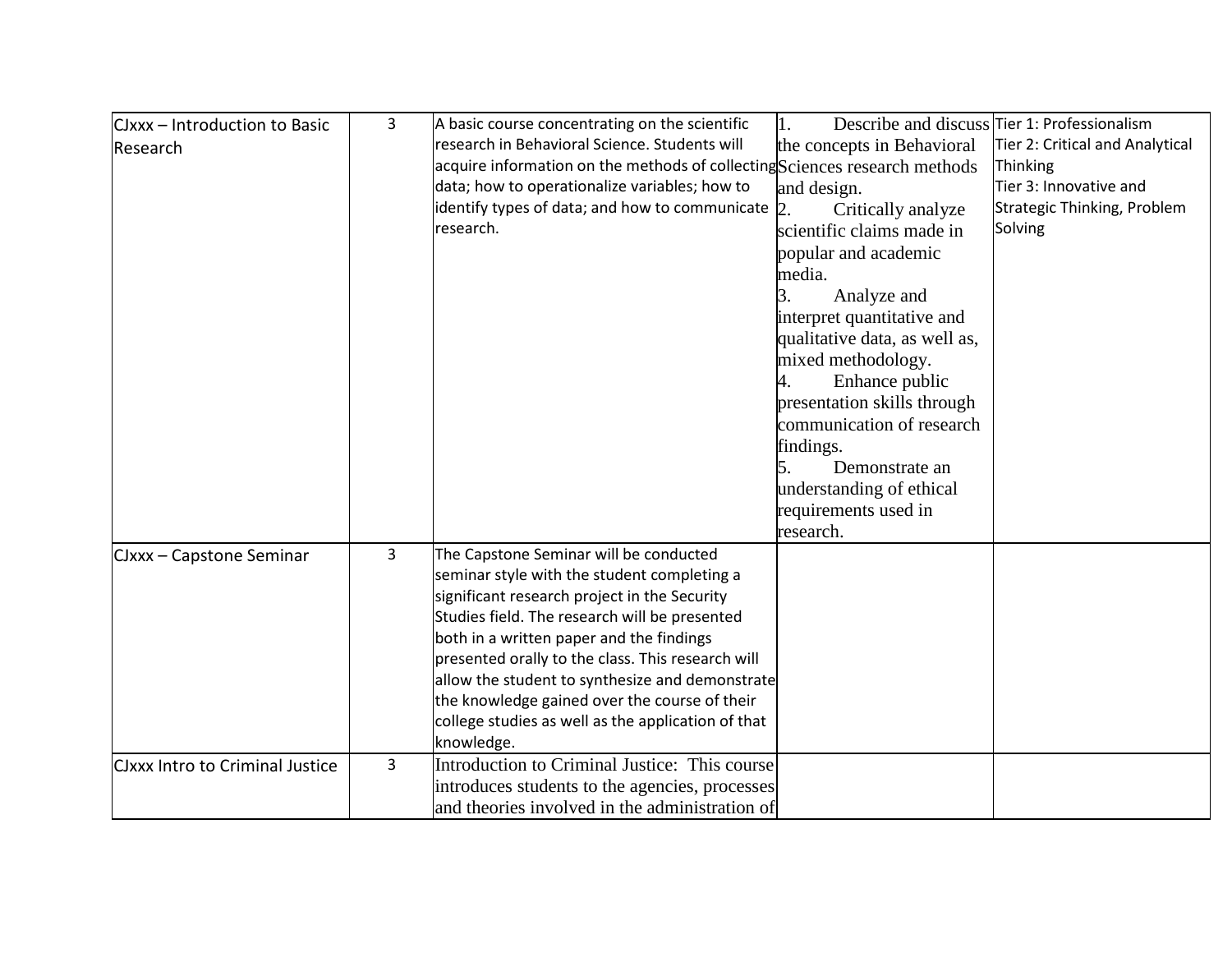|                               |                | criminal justice. The learning objectives<br>include - but are not limited to - examining     |                                   |                     |
|-------------------------------|----------------|-----------------------------------------------------------------------------------------------|-----------------------------------|---------------------|
|                               |                | the major components of the criminal justice                                                  |                                   |                     |
|                               |                | system, including the police, courts and                                                      |                                   |                     |
|                               |                | corrections and understanding contemporary                                                    |                                   |                     |
|                               |                | criminal justice issues and challenges.                                                       |                                   |                     |
|                               | <b>Credit</b>  |                                                                                               | <b>Learning Outcomes ASIS/DOL</b> |                     |
| <b>Elective Options</b>       | <b>Hours</b>   | <b>Description</b>                                                                            |                                   | <b>Competencies</b> |
| <b>CJxxx Criminology</b>      | 3              | Criminology: This course introduces students                                                  |                                   |                     |
|                               |                | to the study of crime, its causes, and                                                        |                                   |                     |
|                               |                | definitions. Learning objectives include - but                                                |                                   |                     |
|                               |                | are not limited to $-$ understanding theories of                                              |                                   |                     |
|                               |                | crime, and identifying correlates of criminal                                                 |                                   |                     |
|                               |                | behaviors.                                                                                    |                                   |                     |
| <b>BUSxxx Accounting I or</b> | $\overline{3}$ | This course provides a fundamental study of the                                               |                                   |                     |
|                               |                | concepts and methodology of accounting.                                                       |                                   |                     |
|                               |                | Learning objectives include gaining knowledge of                                              |                                   |                     |
|                               |                | assets, liabilities                                                                           |                                   |                     |
| <b>BUSXXX Business Ethics</b> | $\overline{3}$ | This course is an introduction to ethical decision                                            |                                   |                     |
|                               |                | -making in business which examines individual,                                                |                                   |                     |
|                               |                | organizational, and macro level issues in                                                     |                                   |                     |
|                               |                | business ethics. Students will learn to identify                                              |                                   |                     |
|                               |                | and analyze ethical issues in business, including                                             |                                   |                     |
|                               |                | specific ethical problems such as: whistle-                                                   |                                   |                     |
|                               |                | blowing, discrimination, and truth in advertising,<br>employee theft, product safety, and the |                                   |                     |
|                               |                | environment.                                                                                  |                                   |                     |
| <b>CJxxx Crime Prevention</b> | $\overline{3}$ | Students will learn about topics to include                                                   |                                   |                     |
|                               |                | reasons not to solely rely on the criminal                                                    |                                   |                     |
|                               |                | justice system to prevent crime, crime data                                                   |                                   |                     |
|                               |                | analysis techniques, crime problem-solving                                                    |                                   |                     |
|                               |                | models, models of crime prevention,                                                           |                                   |                     |
|                               |                | ingredients of successful private / public                                                    |                                   |                     |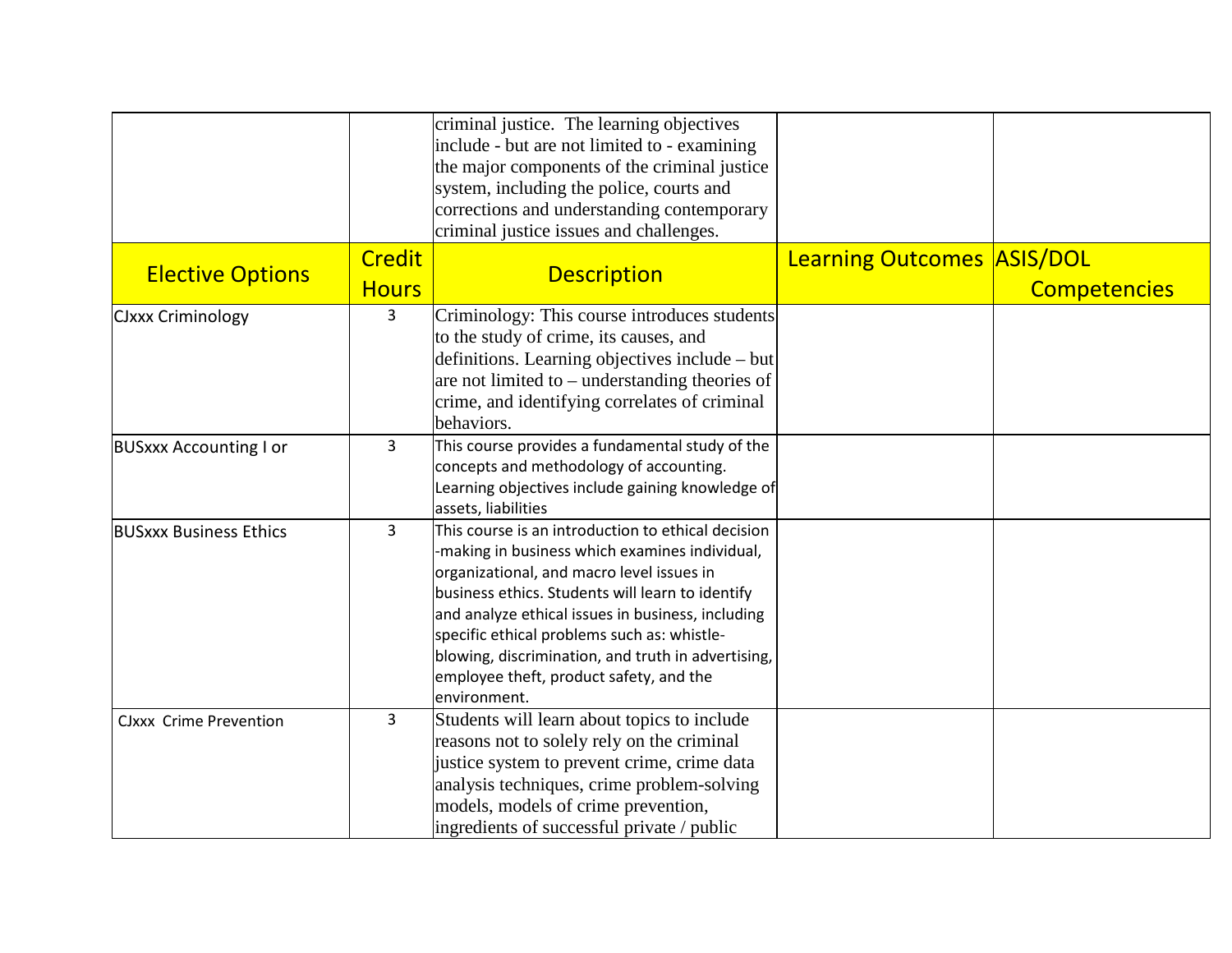|                              |   | partnerships in order to prevent crime and      |  |
|------------------------------|---|-------------------------------------------------|--|
|                              |   |                                                 |  |
|                              |   | simple methods of implementing and              |  |
|                              |   | evaluating crime prevention initiatives.        |  |
|                              |   | Upon completion of this crime prevention        |  |
|                              |   | course, participants will have a working        |  |
|                              |   | knowledge of key crime prevention concepts      |  |
|                              |   | and be familiar with strategies to effectively  |  |
|                              |   | prevent crime. The practical nature of the      |  |
|                              |   | training means that the skills and knowledge    |  |
|                              |   | gained through this training will be directly   |  |
|                              |   | transferable to the workplace.                  |  |
| CJxxx White Collar/Organized | 3 | Introduction to White-Collar Crime provides     |  |
| Crime                        |   | students with an understanding of what          |  |
|                              |   | white-collar crime is, how it works, and the    |  |
|                              |   | extent to which it exists in our society. The   |  |
|                              |   | wide range of topics analyzes the opportunity   |  |
|                              |   |                                                 |  |
|                              |   | structures for committing white-collar crime    |  |
|                              |   | and explores new ways of thinking about         |  |
|                              |   | how to control it. Topics include theories      |  |
|                              |   | behind white-collar crime, including social     |  |
|                              |   | and psychological theories, routine activity,   |  |
|                              |   | crime pattern, and situational crime            |  |
|                              |   | prevention theories, laws that govern the       |  |
|                              |   | securities industries, including the Securities |  |
|                              |   | Exchange Act and Sarbanes-Oxley, bank           |  |
|                              |   | fraud, money laundering, racketeering,          |  |
|                              |   | organized crime, crimes involving public        |  |
| <b>CJxxx</b>                 | 3 | Students will learn to protect an               |  |
| Cybercrime/Cybersecurity     |   | organization's critical information and assets  |  |
|                              |   | by ethically integrating cyber security best    |  |
|                              |   | practices and risk management through           |  |
|                              |   | enterprise. Students will also learn processes  |  |
|                              |   | to integrate continuous monitoring and real-    |  |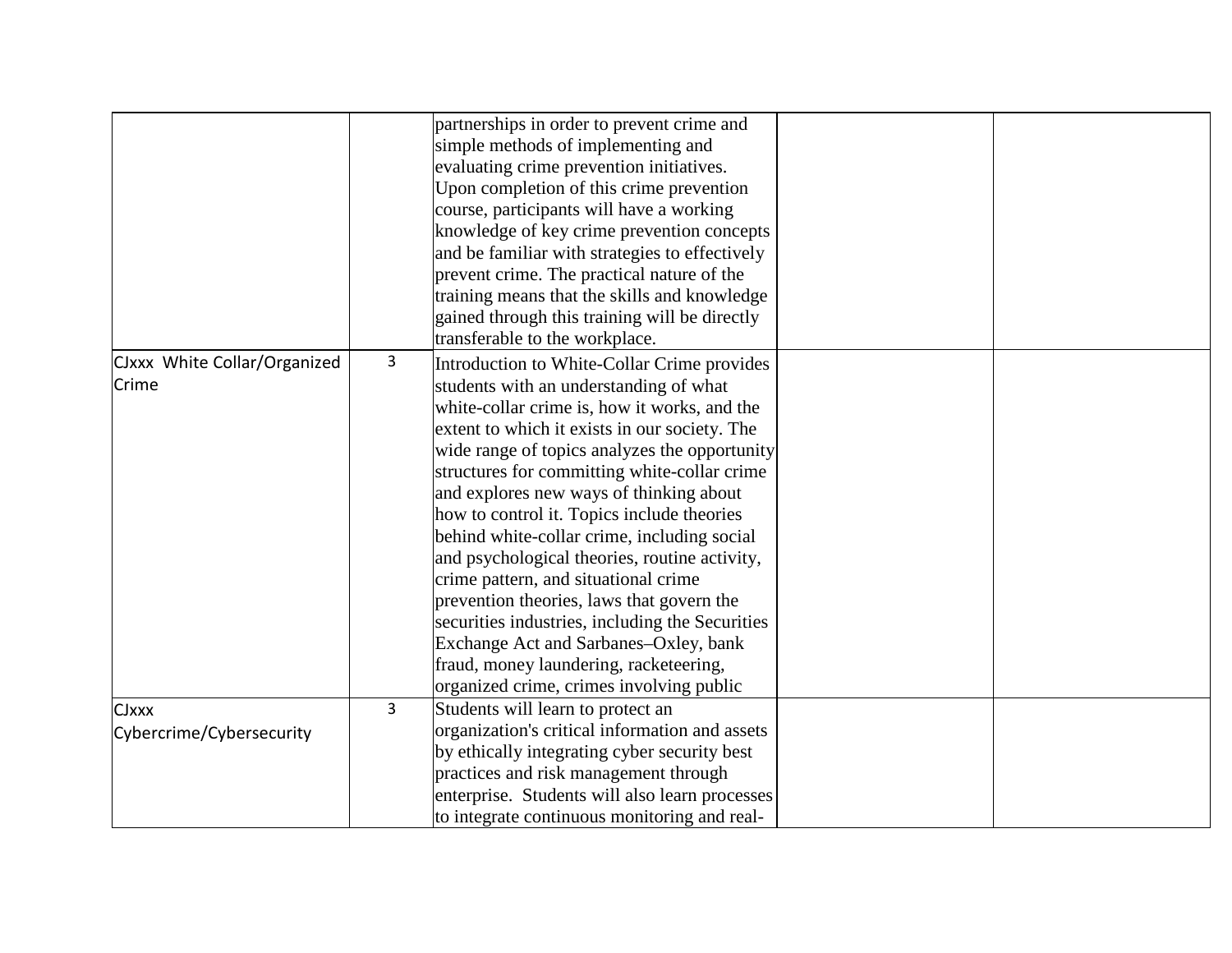|                           |                | time security solutions with information            |  |
|---------------------------|----------------|-----------------------------------------------------|--|
|                           |                | collection, collaboration, and analysis             |  |
|                           |                | capabilities, improve cyber security                |  |
|                           |                | situational awareness and deployment of             |  |
|                           |                | countermeasures in industry and government,         |  |
|                           |                | evaluate and assess the use of technology to        |  |
|                           |                | support cyber security goals and objectives,        |  |
|                           |                | participate in forensic analysis of cyber           |  |
|                           |                | incidents and learn how to assist in recovery       |  |
|                           |                | of operations, and formulate, update, and           |  |
|                           |                | communicate short- and long-term                    |  |
|                           |                | organizational cyber security strategies and        |  |
|                           |                | policies.                                           |  |
| CJxxx Fraud Investigation | 3              | In this course, learners study the principles and   |  |
|                           |                | methodology of fraud detection and deterrence.      |  |
|                           |                | The course includes such topics as skimming,        |  |
|                           |                | cash larceny, check tampering, register             |  |
|                           |                | disbursement schemes, billing schemes, payroll      |  |
|                           |                | and expense reimbursement schemes, non-cash         |  |
|                           |                | misappropriations, corruption, accounting           |  |
|                           |                | principles and fraud, fraudulent financial          |  |
|                           |                | statements and interviewing witnesses.              |  |
|                           | $\overline{3}$ | This course will introduce students to the basic    |  |
|                           |                | concepts, logic, and issues involved in statistical |  |
|                           |                | reasoning, as well as basic statistical methods     |  |
|                           |                | used to analyze data and evaluate studies. The      |  |
|                           |                | major topics to be covered include methods for      |  |
|                           |                | exploratory data analysis, an introduction to       |  |
|                           |                | sampling and experimental design, elementary        |  |
|                           |                | probability theory and random variables, and        |  |
|                           |                | methods for statistical inference including         |  |
|                           |                | simple linear regression. The objectives of this    |  |
|                           |                | course are to help students develop a critical      |  |
| <b>MATH Statistics</b>    |                | approach to the evaluation of study designs,        |  |